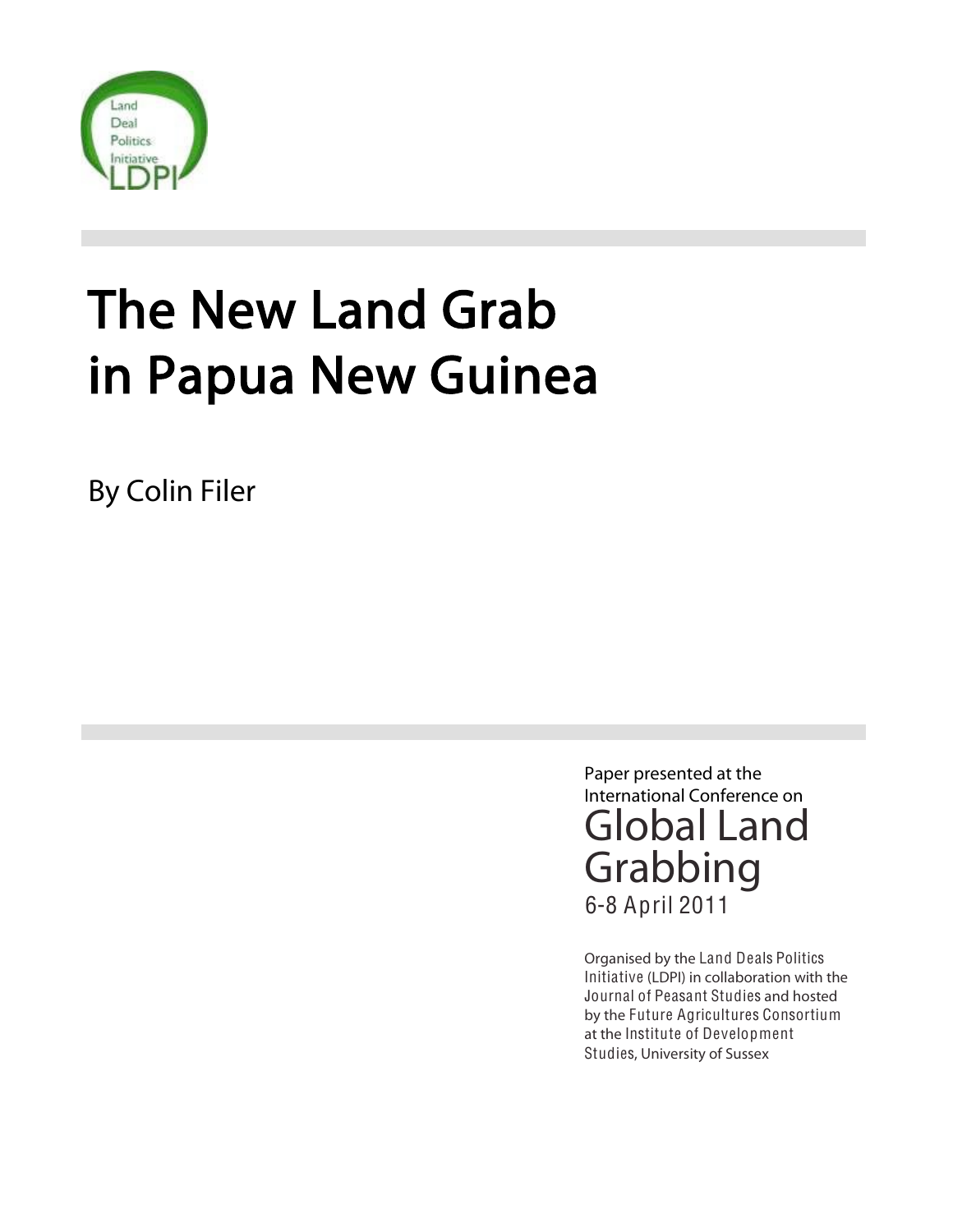Paper to be presented to international conference on 'Global Land Grabbing' at the Institute of Development Studies (UK), 6-8 April 2011

# **THE NEW LAND GRAB IN PAPUA NEW GUINEA**

# **Colin Filer**

**Resource Management in Asia-Pacific Program Crawford School of Economics and Government Australian National University** 

**[Tel. +61-2-6125-3039; email: colin.filer@anu.edu.au]** 

**March 2011**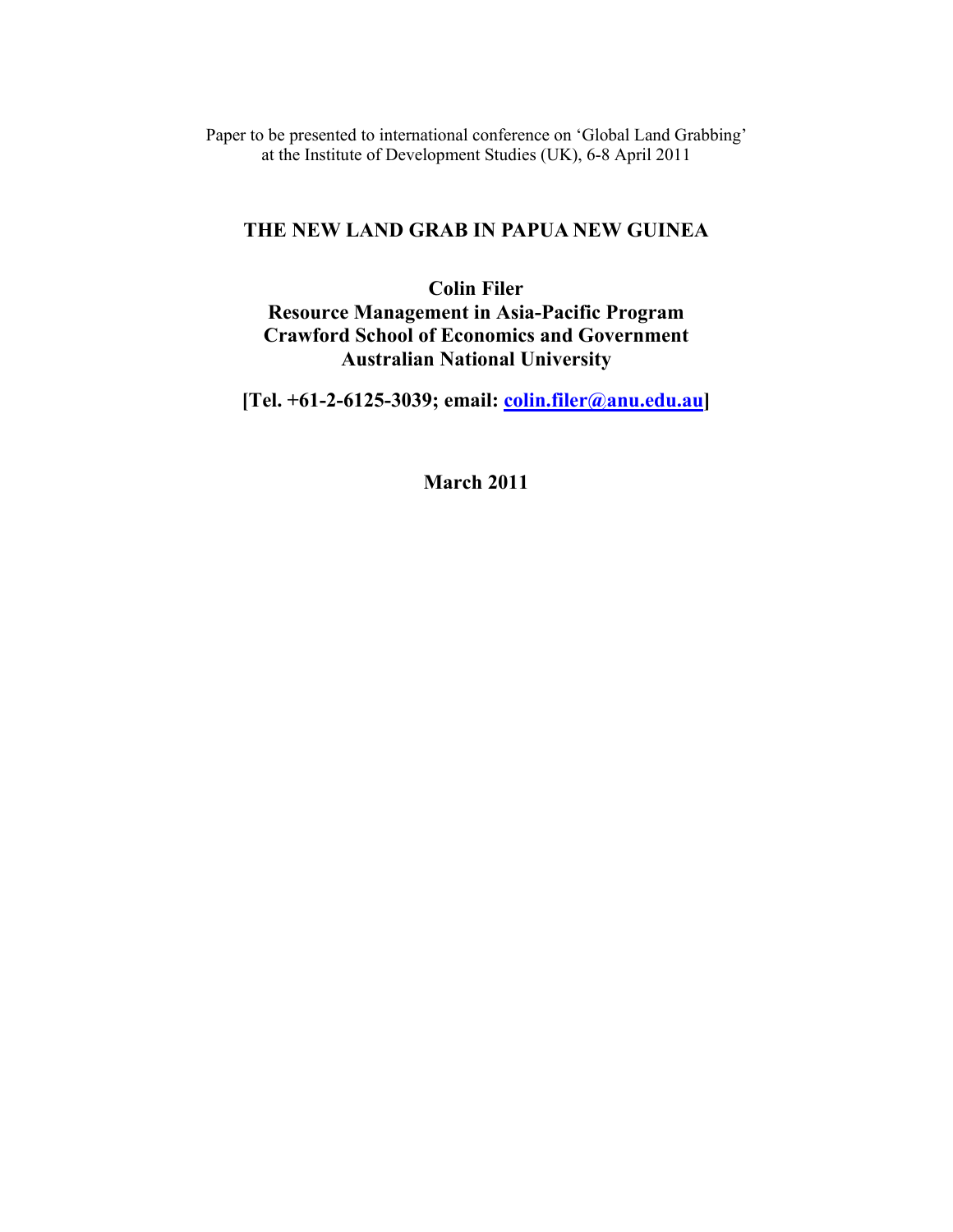# **INTRODUCTION**

It is still commonly asserted that 97 percent of the land in Papua New Guinea (PNG) remains under customary ownership, just as it was when PNG gained its independence from Australian colonial rule in 1975 (GPNG 2007b; AusAID 2008). Indeed, some commentators believe that this abiding reality is a major constraint on the country's economic development (Jones and McGavin 2001; Lea 2002; Gosarevski et al. 2004). But there is now some cause for these commentators to celebrate a new reality. Between the beginning of July 2003 and the end of January 2011, almost 5 million hectares of customary land (11 percent of PNG's total land area) has passed into the hands of national and foreign corporate entities through a legal mechanism known as the 'lease-leaseback scheme'. This is twice the amount of land which one international study found to have been 'grabbed' by corporate interests across five different African countries over a comparable period of time (Cotula et al. 2010).

A study by the World Bank picks out sub-Saharan African countries with 'very weak land governance' as favoured targets for what it describes as the recent 'land rush' (World Bank 2010: 50). The Bank paid no particular attention to the recent land grab in PNG, but in this paper I will show that PNG also counts as a country with very weak land governance, despite the protection afforded to customary tenures by its own national constitution. The Bank also identifies the food price surge of 2008 as a key factor motivating the corporate acquisition of large areas of farmland in developing countries. This appears to resonate with a statement made by PNG's former Lands Minister and Deputy Prime Minister in 2010, when he spoke of foreign investors pestering his office with demands for 100,000-hectare blocks of land for future agricultural investment (*Post-Courier*, 3 May 2010). However, my argument in this paper will be that PNG's land grab began five years before the food price surge, and in order to understand the motivation behind it, we need to understand that what is being grabbed is not primarily 'farmland', but what the Bank describes as 'currently forested unprotected areas with low population density that are potentially suitable for rainfed crop production' (World Bank 2010: 53). As we shall see, it is a moot point whether the companies interested in the acquisition of such land in PNG have any genuine interest in its agricultural potential, or whether they are simply looking for new ways to log PNG's native forests without following the rather onerous procedures imposed by PNG's forestry legislation.

In the first section of this paper, I shall summarise the available evidence on the recent operation of the lease-leaseback scheme, with particular attention to its role in the promotion of so-called 'agroforestry' projects. I shall then document the operation of the scheme in more detail with three local case studies drawn from different parts of the country. In the third section of the paper, I shall use the insights drawn from these case studies to construct an ideal-typical model of the political and bureaucratic process through which the scheme has been applied to the alienation of customary land. In the fourth section, I question some of the ideological assumptions which have interfered with a pragmatic or realistic assessment of the social, political and economic forces at work in this process of alienation. And by way of conclusion, I shall briefly consider the chances of halting or reversing this process and the possible consequences of a failure to do so.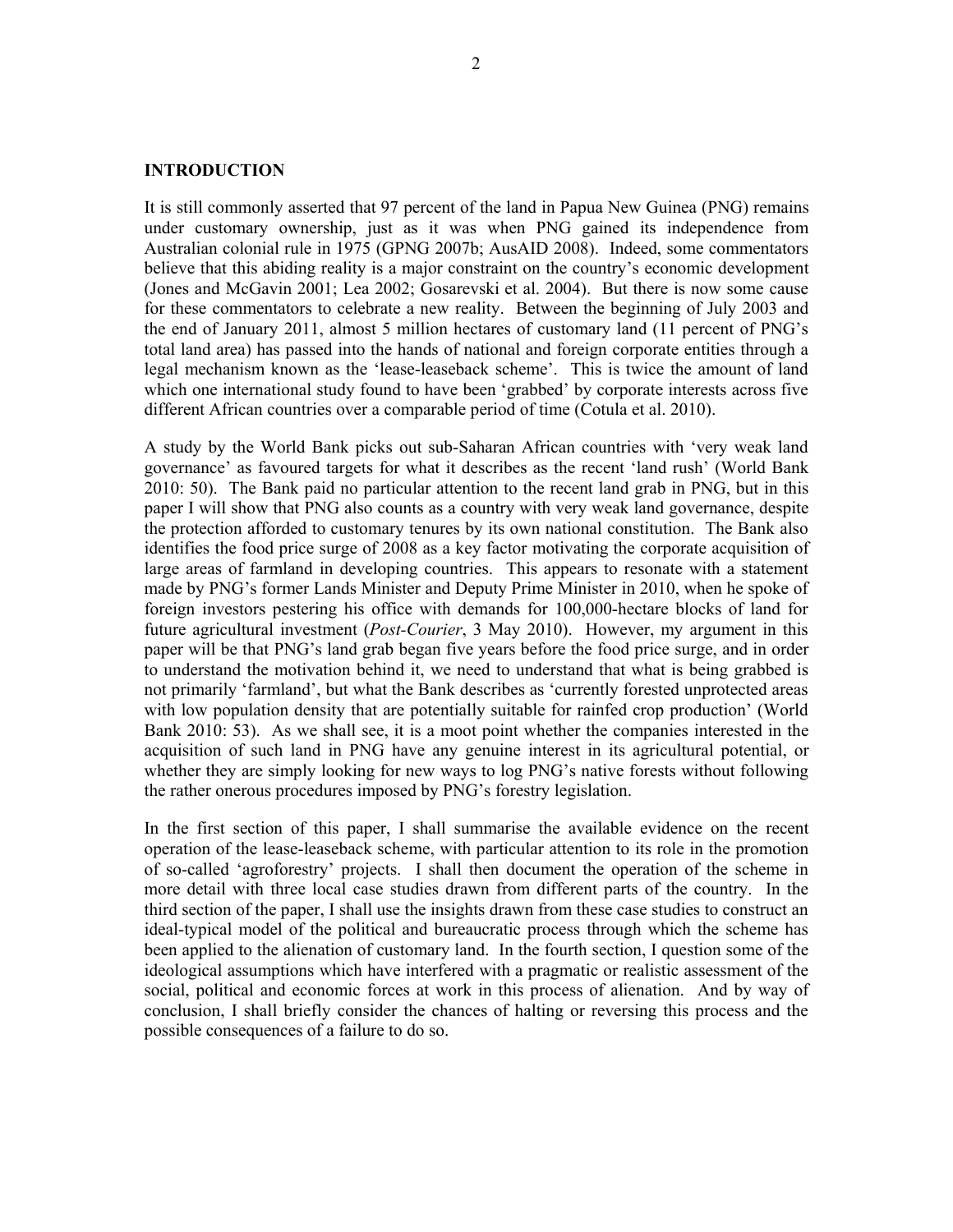#### **LAND ACQUISITION UNDER THE LEASE-LEASEBACK SCHEME**

The history of land legislation in PNG, both in the colonial and post-colonial period, contains a number of legal innovations which signally failed to achieve their intended aims for many years after they were first introduced, yet were later used in ways that were not anticipated by their draftsmen. One such cases is the so-called 'lease-leaseback scheme', which was originally devised in 1979, four years after Independence, as a stop-gap measure to compensate for the absence of any effective legal mechanism for the registration of customary land titles in a situation where land titles of some kind were seen as an essential precondition for commercial agricultural development, but 97 percent of all the land in PNG was still unregistered customary land. This scheme was incorporated into PNG's *Land Act* in the form of specific provisions which enable the State to lease customary land from the customary landowners and then lease it back to these same landowners, or to other persons or organizations of which they approve, for periods of up to 99 years. In the current version of the *Land Act*, which dates from 1996, Section 11 says that the Minister 'may lease customary land for the purpose of granting a special agricultural and business lease of the land', while Section 102 says that 'a special agricultural and business lease shall be granted: (a) to a person or persons; or (b) to a land group, business group or other incorporated body, to whom the customary landowners have agreed that such a lease should be granted'. Section 11 also says that 'an instrument of lease in the approved form, executed by or on behalf of the customary landowners, is conclusive evidence that the State has a good title to the lease and that all customary rights in the land, except those which are specifically reserved in the lease, are suspended for the period of the lease to the State'.

In the first decade of its operation, the lease-leaseback scheme only achieved the conversion of around 6000 hectares of customary land, most of it in small parcels of 20 hectares, and the holders of Special Agricultural and Business Leases (SABLs) were often unable to defend their new assets against customary claims (Thompson and MacWilliam 1992: 145-8). In 1987, the scheme was streamlined by removing the need for proposals to be advertised for public comment (Larmour 1991: 61), but this made little immediate difference to the number of proposals that were actually implemented. It was only after two decades of inaction on the part of the Lands Department that PNG's oil palm industry started using the scheme to develop so-called 'mini-estates' on customary land around the margins of the government land on which the main ('nucleus') oil palm estates and associated land settlement schemes had previously been established. In this use of the scheme, the oil palm companies engaged expert consultants to organise customary landowners into incorporated land groups (ILGs) under the terms of the *Land Groups Incorporation Act 1974*, then arrange the lease of their land to the State, then arrange the grant of SABLs to these same ILGs, and finally arrange for the new leaseholders to grant sub-leases to the oil palm companies. By the end of 2000, miniestates with a combined area of 10,401 hectares had been established in the vicinity of three of the five oil palm schemes in PNG, and plans were afoot to convert an additional 16,620 hectares under the lease-leaseback scheme (Oliver 2001: 69). However, it took several years for these plans to be implemented, and the total amount of customary land converted in this only amounted to 32,000 hectares at the end of 2010 (Ian Orrell, personal communication, January 2011).

The phenomenon which I describe as the 'new land grab' is one in which SABLs are not issued to ILGs through the process supported by the oil palm industry, but rather to private companies which supposedly count as 'other incorporated bodies' approved by the customary landowners under Section 102 of the *Land Act*. Evidence of this phenomenon is derived from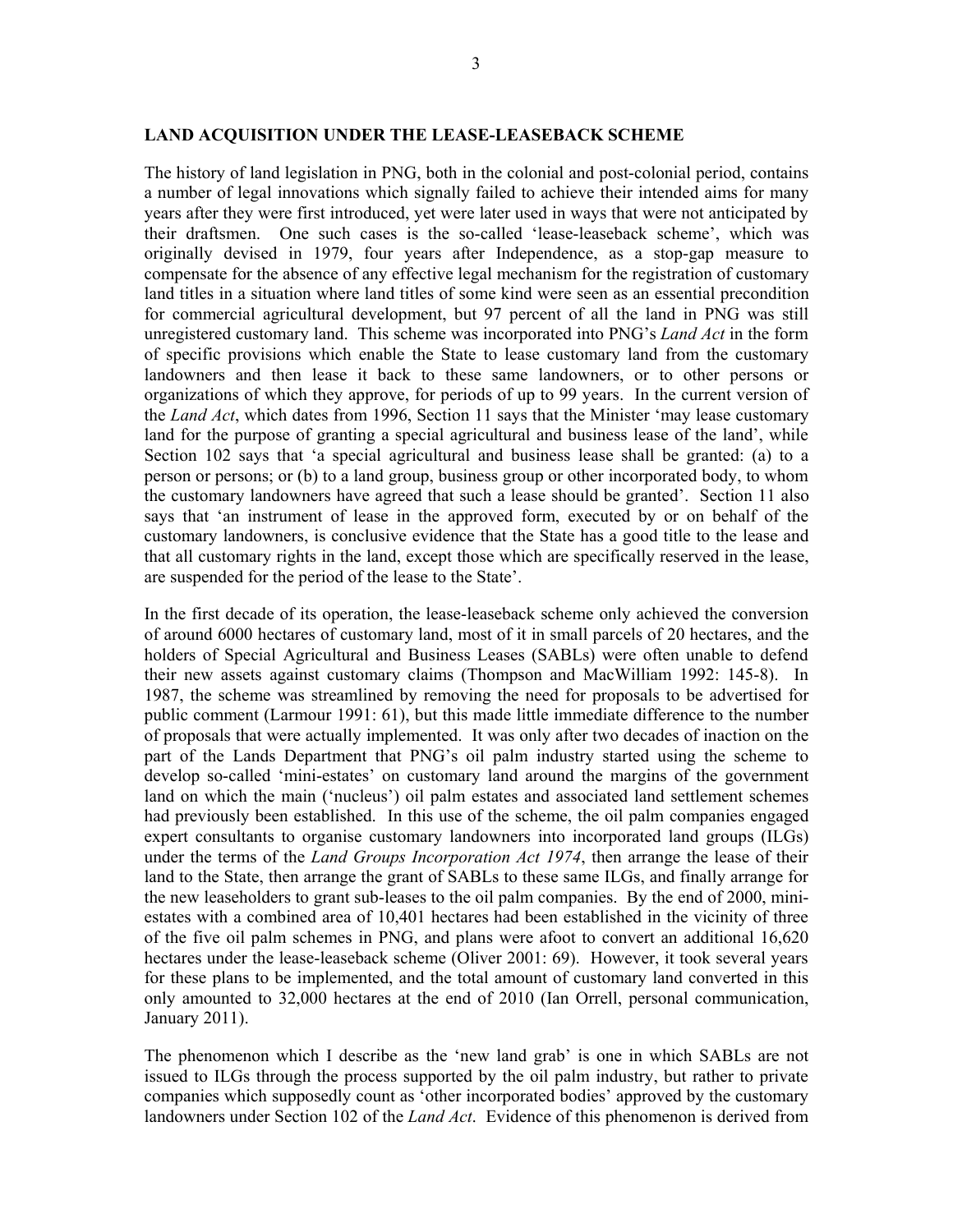the PNG government's National Gazette, through which the public is notified of each SABL which has been granted by the Lands Department. These notices specify the number of hectares covered by each lease, its approximate location, its duration, and the name of the corporate body to which it has been granted. Tables 1, 2 and 3 are based on the information provided in such notices since the start of 2003, which seems to be the year in which the new land grab began to take off. Table 1 shows a steady increase in the amount of customary land which has apparently been 'grabbed' by private companies in subsequent years. Table 2 shows that nearly all of this land has been acquired in blocks of more than 1000 hectares, under 55 leases which fit the standard definition of a 'large-scale' acquisition (Cotula et al. 2010: 3). And Table 3 shows a significant degree of variation in the extent of the land grab in each of PNG's 19 provinces, with more than 20 per cent of the land being converted in PNG's largest and most thinly populated province (Western), and none at all in seven provinces (three in the highlands and four in the lowlands).1

| Year         | No. | Total area (ha.) |
|--------------|-----|------------------|
| 2003         |     | 11,800           |
| 2004         | 2   | 365              |
| 2005         | 3   | 44,094           |
| 2006         | 6   | 125,901          |
| 2007         | 16  | 475,618          |
| 2008         | 15  | 444,140          |
| 2009         | 10  | 1,154,842        |
| 2010         | 16  | 1,959,307        |
| <b>TOTAL</b> | 69  | 4,215,848        |

**Table 1**: Leasebacks to private companies, 2003-2010.

**Source**: PNG National Gazette.

**Table 2**: Size of areas covered by leasebacks to private companies, 2003-2010.

| Size of lease area             | No. | <b>Total area</b> |
|--------------------------------|-----|-------------------|
| Very small $(< 100$ ha.)       | n   | 330               |
| Small $(100 - 1000$ ha.)       |     | 2,041             |
| Medium (1000 - 10,000 ha.)     | 14  | 65,000            |
| Large $(10,000 - 100,000$ ha.) | 30  | 803,161           |
| Extra large $(> 100,000$ ha.)  | 12  | 3,345,316         |
| <b>TOTAL</b>                   | 69  | 4,215,848         |

**Source**: PNG National Gazette.

<sup>&</sup>lt;sup>1</sup> The rural population of PNG is equally divided between 'highlanders', who traditionally live at altitudes above 1000 metres, and 'lowlanders' who traditionally live at lower altitudes, mostly below 300 metres. The political division between the five highland provinces and the fourteen lowland provinces does not quite match this geographical and demographic distinction, but the divergence is not significant at the level of national aggregate statistics relating to the rural population.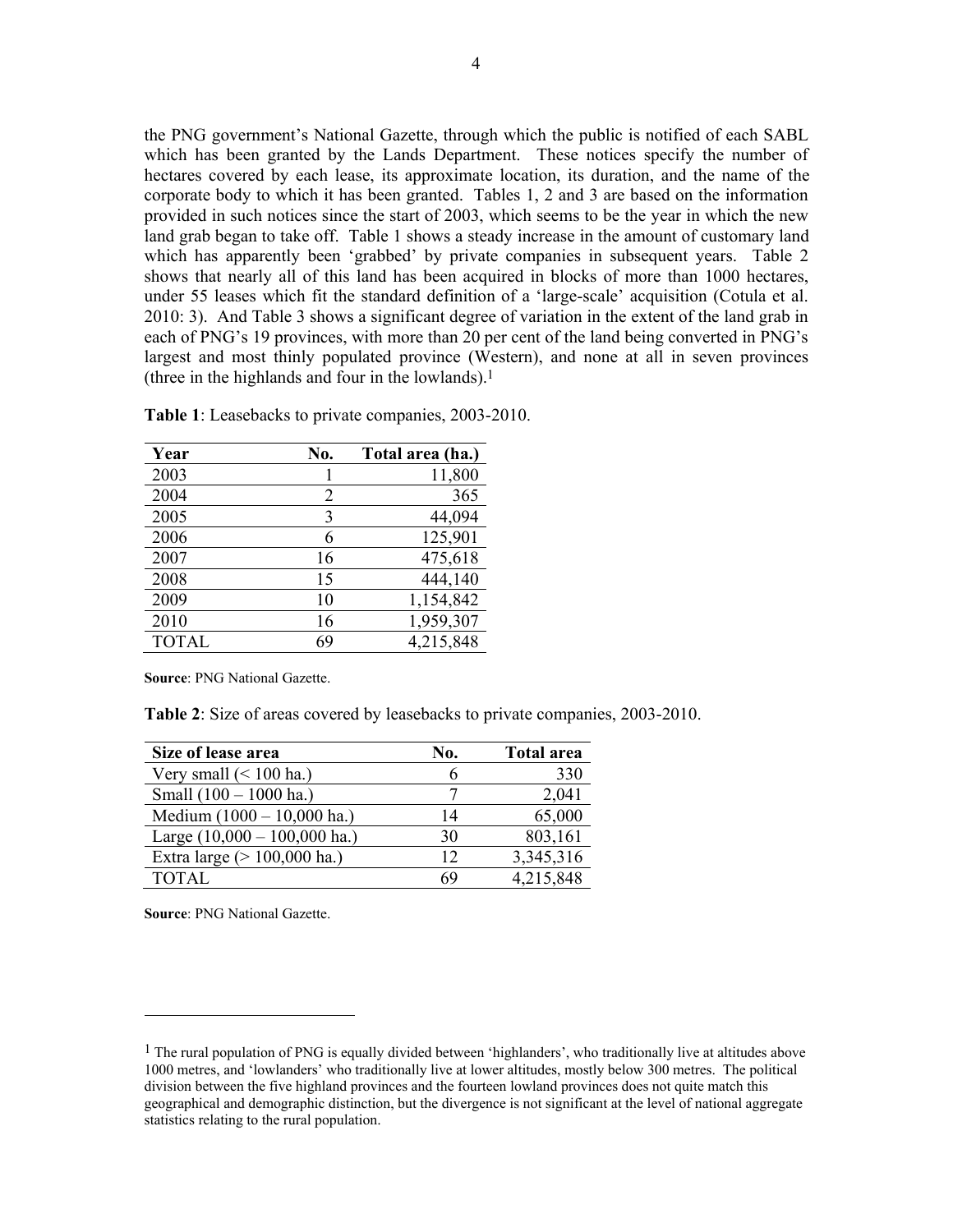| <b>Province</b> | <b>Total area</b> | Area converted | % converted |
|-----------------|-------------------|----------------|-------------|
| Western         | 10,084,400        | 2,120,880      | 21.03       |
| West Sepik      | 3,601,200         | 704,395        | 19.56       |
| Oro             | 2,251,000         | 348,160        | 15.47       |
| New Ireland     | 997,400           | 141,529        | 14.19       |
| E. New Britain  | 1,567,800         | 177,545        | 11.32       |
| Central+NCD     | 2,995,700         | 299,750        | 10.01       |
| East Sepik      | 4,475,200         | 196,824        | 4.40        |
| W. New Britain  | 2,101,200         | 89,794         | 4.27        |
| Gulf            | 6,220,000         | 128,172        | 2.06        |
| Morobe          | 3,309,000         | 8,374          | 0.25        |
| S. Highlands    | 2,569,800         | 358            | 0.01        |
| W. Highlands    | 889,700           | 65             | 0.01        |
| <b>TOTAL</b>    |                   | 4,215,848      |             |

**Table 3**: Provincial land areas covered by leasebacks to private companies, 2003-2010.

**Source**: PNG National Gazette.

 $\overline{a}$ 

Unfortunately, the notices published in the National Gazette do not specify the development purpose for which each lease has been granted, even though the purpose is meant to be specified in a schedule attached to the instrument by which customary landowners lease their land to the State in the first instance. In a few cases, the purpose can be deduced from the fact that words like 'oil palm' occur in the name of the company to which an SABL has been granted, but in most cases, recourse must be had to other sources of information in order to establish the identities and motivations of the people involved in each project or scheme. It is not at all easy to determine the proportion of the total area converted under the leaseleaseback scheme which is dedicated to some form of agricultural development, rather than any other kind of 'special business'. Nor is it easy to determine the extent to which 'special agricultural' leases are being used to facilitate the logging of native forests without any serious or realistic plan to replace these forests with profitable capitalist farms.

The availability of additional evidence, whether from published or unpublished sources, tends to vary with the size of the land portion which has been converted, and to a lesser extent, with the period of time which has elapsed since the leaseback was granted. About half of the area covered by 'small' or 'very small' leases of less than 1000 hectares seems to have been leased for a variety of non-agricultural purposes. Of far greater significance is the largest single leaseback to date – an area of 790,800 hectares in Western Province which was leased to a landowner company called Tumu Timber Development Ltd (TTDL) in April 2009. This lease covers the Kamula Doso forest area, which had previously been the subject of a Forest Management Agreement (FMA) between the State and the customary owners. This means that the PNG Forest Authority (PNGFA) should have been able to transfer the timber harvesting rights to a commercial logging company under a Timber Permit. However, the directors of TTDL took advantage of an ongoing legal dispute over the validity of the FMA<sup>2</sup> to propose a voluntary carbon trading scheme through which they would derive some financial benefit from keeping the forest intact. This is the only case to date in which the

<sup>2</sup> The FMA was invalidated by a ruling of the National Court in July 2010.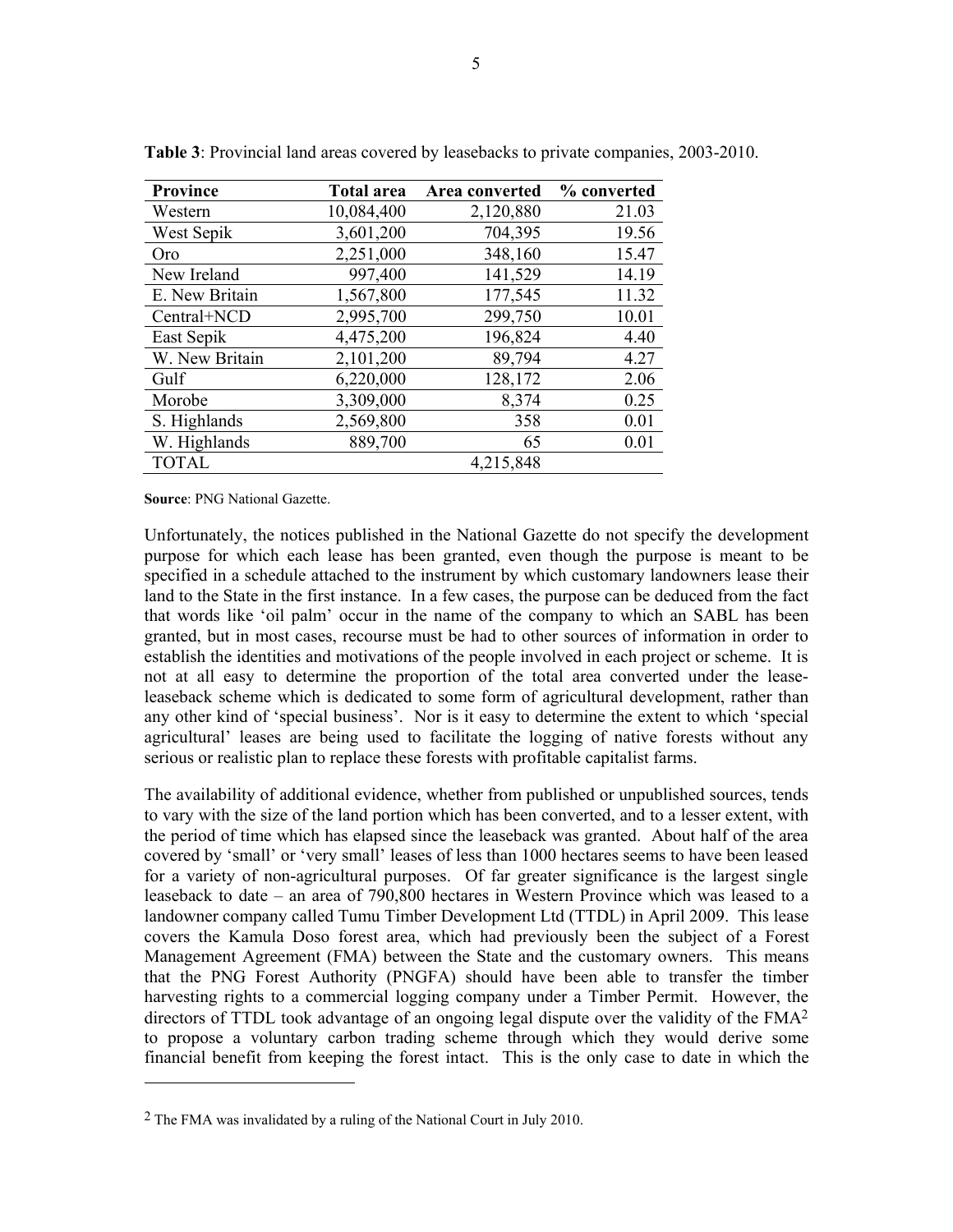holders of an SABL are known to have expressed a preference for this form of land use. There are many other cases of large-scale land acquisitions in which their preferences are simply unknown because the Lands Department treats all the relevant schedules as state secrets and no other documentation is available. However, if the Kamula Doso forest area is taken out of the equation, the available evidence indicates that the rest of the areas covered by 'medium', 'large' or 'extra large' leasebacks are all meant to be used for some form of agricultural development, while many contain significant areas of native forest which have not yet been logged. And if logging is the real name of the game, the Kamula Doso lease may yet cease to be exceptional because the leaseholders may yet decide that logging is a better economic option than the voluntary carbon market (*The National*, 7 February 2011).

The suspicion that logging is indeed the real name of the game is warranted by the fact that most of the areas in excess of 10,000 hectares which have been leased back to private companies appear to contain areas of forest which are defined by the PNGFA as 'Potential Areas for Future Development' (PFD areas). These are areas of primary forest where officers of the National Forest Service (the bureaucratic arm of the PNGFA) have identified a commercial timber resource which has yet to be exploited, but where the State has not yet acquired the timber harvesting rights through an FMA with the customary landowners. In most of these cases, the process of resource acquisition has stalled because the size of the resource does not meet the minimum requirements for what is defined as a 'sustainable forest management' (or selective logging) project under the terms of the National Forest Policy and the National Forestry Development Guidelines (GPNG 1991, 1993).

Anyone proposing to convert more than 50 hectares of native forest to some alternative form of land use is required to apply to the PNGFA for what is currently known as a Forest Clearing Authority (FCA) under Sections 90A-E of the *Forestry Act 1991*. These sections were first added to the Act in 2000, primarily at the instigation of the World Bank, in order to close a loophole which had enabled some large-scale logging operations to proceed on the basis of Timber Authorities (rather than Timber Permits) which should only have been granted to landowner companies for small-scale logging operations under Section 87. As we shall see, these amendments to the Act were not entirely effective in preventing large-scale logging operations from being disguised as agricultural development projects. Even so, their effectiveness was reduced in 2007, when Section 90B was amended in a way that increased the power of the Department of Agriculture and Livestock, and reduced the power of the PNGFA, to determine the fate of so-called 'agroforestry' projects, and also removed the need for evidence that forest clearance and agricultural development would be undertaken by different corporate entities (McCrea 2009). Between March 2007 and April 2010, the PNGFA received twenty-two applications for FCAs from proponents of what are typically described as 'integrated agriculture', 'integrated agro-forestry', or 'agro-forest development' projects, and thirteen of these had already been granted (Table 4). Twelve of the applications were associated with the grant of an SABL, including one rather odd case in which the FCA was granted more than a year before the SABL was gazetted. Of the ten applications which were not associated with a lease-leaseback arrangement, most, if not all, appear to be for projects on land previously purchased by the State or where the State has already purchased the timber harvesting rights from the customary owners.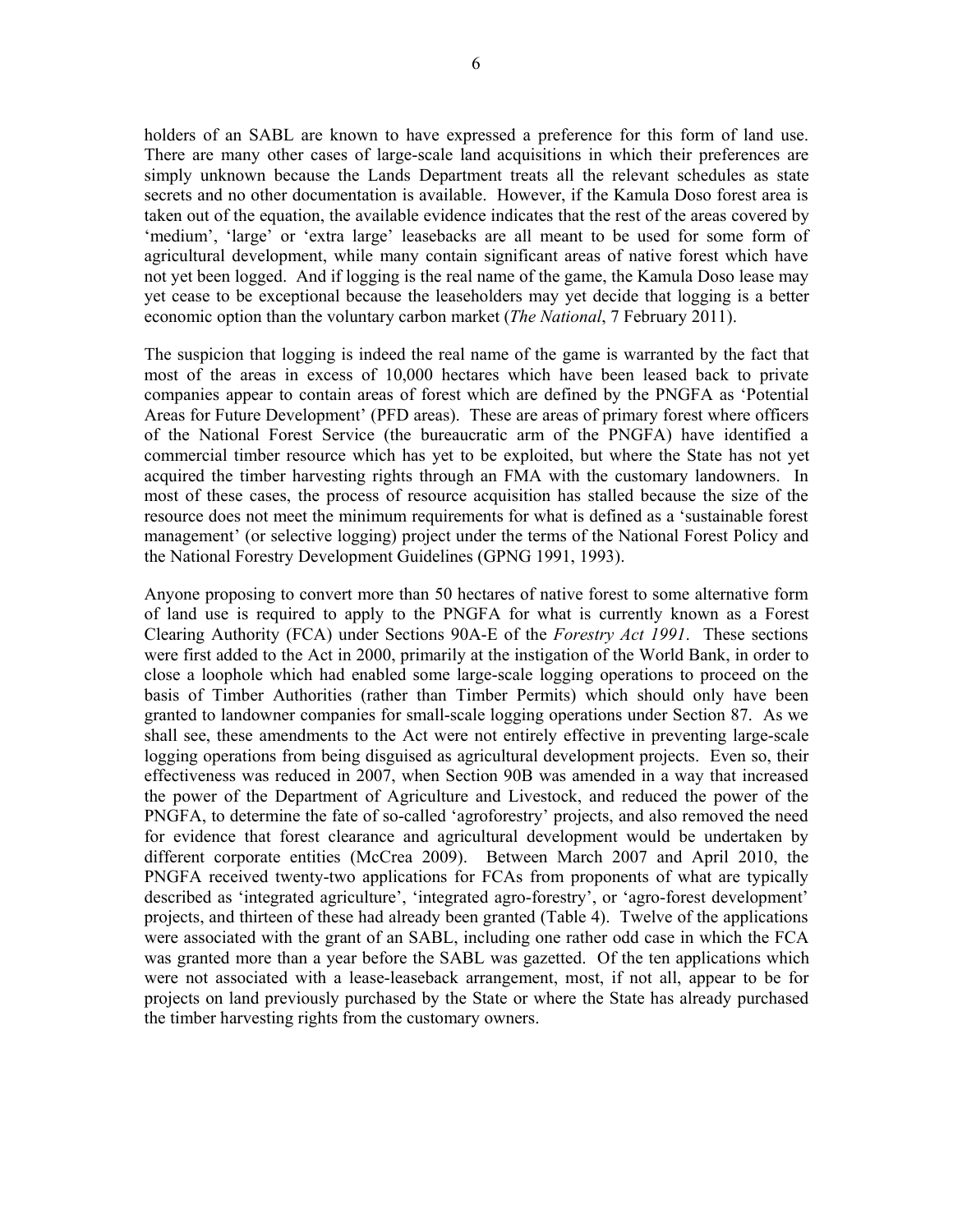| <b>Status of application</b>              | No. | Area (ha.) |
|-------------------------------------------|-----|------------|
| FCA granted after SABL granted            |     | 475,413    |
| FCA granted before SABL granted           |     | 30,830     |
| FCA granted without grant of SABL         |     | 141,771    |
| Application pending after SABL granted    |     | 284,156    |
| Application pending without grant of SABL |     | 429,550    |
| <b>ALL APPLICATIONS</b>                   | フフ  | 1,361,720  |

**Table 4**: Status of applications for Forest Clearing Authorities by proponents of agricultural development projects, 2007–2010.

**Source**: PNG Forest Authority records, April 2010.

In most of the twelve cases where applications for an FCA are associated with the grant of an SABL, the leaseholder seems to be a landowner company of some kind, the lease is for the maximum period of 99 years, but the applicant for an FCA is a 'developer' with whom the leaseholder evidently has some sort of contractual relationship. For example, amongst the six cases in which an FCA had been granted following the gazettal of an SABL over the same area, the records show that:

- An SABL over 24,581 hectares of land in New Ireland Province was issued to Rakubana Development Ltd in October 2007, and an FCA over this same area was granted to Tutuman Development Ltd for development of the 'Danfu Integrated Agriculture Project' in September 2009.
- An SABL over 116,400 hectares of land in Central Province was issued to Mekeo Hinterland Holdings Ltd in November 2007, and an FCA over this same area was granted to Albright Ltd for development of the 'Mekeo Hinterland Integrated Agriculture Project' in June 2009.
- An SABL over 116,840 hectares of land in East Sepik Province was issued to Sepik Oil Palm Plantation Ltd in August 2008, and an FCA over 121,000 hectares (supposedly the same land portion) was granted to Wewak Agriculture Development Ltd for development of the 'Wewak-Turubu Integrated Agro-Forest Project' in March 2009.
- An SABL over 139,909 hectares of land in West Sepik (or Sandaun) Province was issued to Bewani Oil Palm Development Ltd in August 2008, and an FCA over this same area was granted to a different company called Bewani Palm Oil Development Ltd for development of the 'Bewani Oil Palm Development Project' in March 2009.

There are some exceptions to this rule. For example, an SABL over 47,626 hectares of land in West Sepik Province was issued jointly to One Uni Development Corporation (a landowner company) and Vanimo Jaya Ltd (a logging company) in July 2006. The logging company in the partnership was then granted an FCA over the same area for development of the 'Aitape West Integrated Agriculture Project' in April 2008. There is also one case in which customary land has been leased directly to the project proponent. An SABL over 25,600 hectares of land in East Sepik Province was issued to Brilliant Investment Ltd (a Malaysian logging company) in February 2007, and this same company was then granted an FCA over the same area for development of the 'Angoram (Marienberg) Integrated Agriculture Project' in June 2009. A somewhat different arrangement seems to have occurred in the only case where the SABL was gazetted after an FCA had been granted over the same area. In January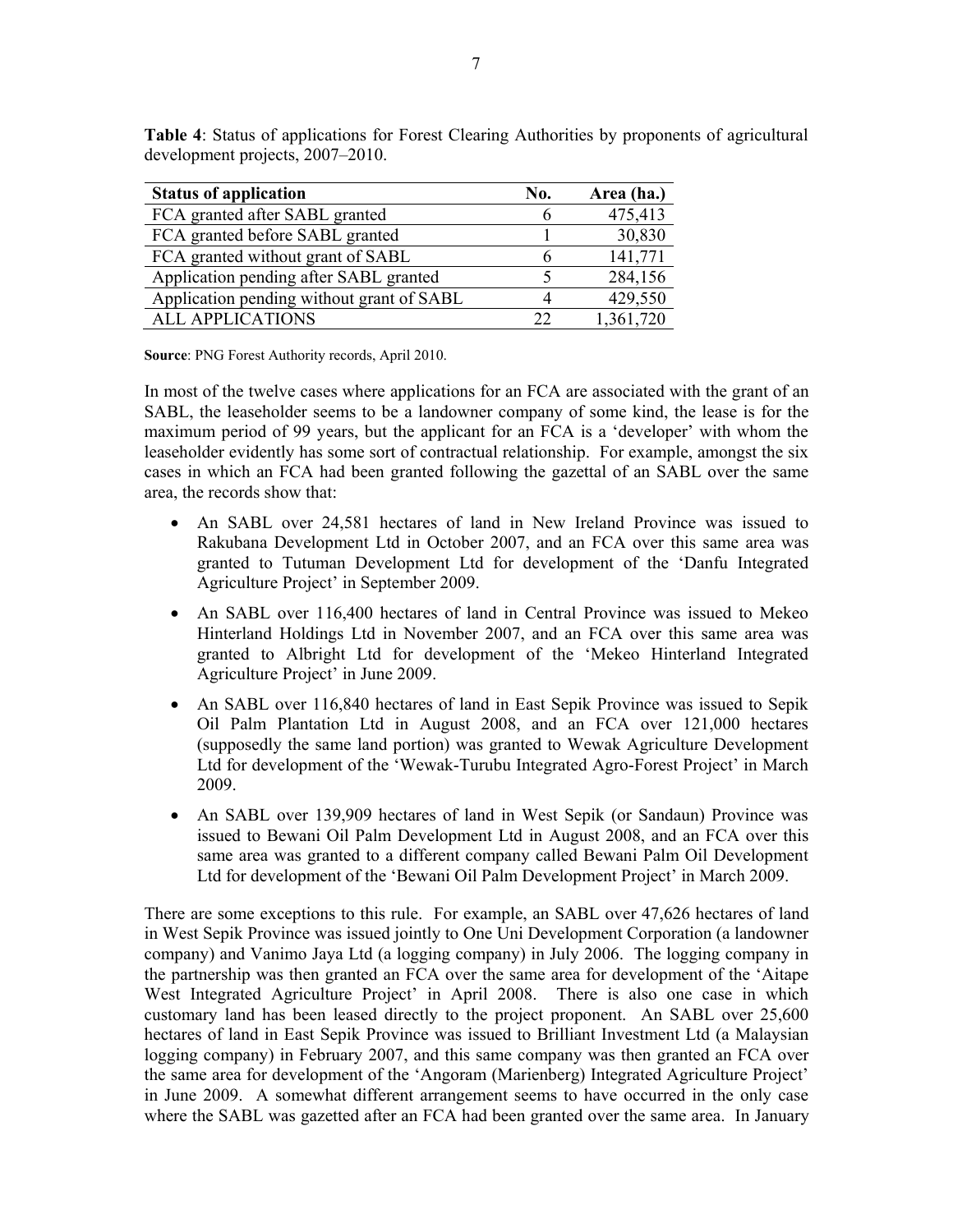2008, an FCA over an area of 30,830 hectares in East New Britain Province was granted to Toriu Timber Ltd for development of the 'Inland Lassul Baining Integrated Agriculture Project', and more than two years later, in February 2010, two SABLs over a combined area of 53,480 hectares, apparently including the area covered by the FCA, were simultaneously issued to a company called Tiriu Timbers Ltd for a period of 99 years. In this instance, it seems that the SABLs and the FCA are held by a single landowner company which is registered with PNG's Investment Promotion Authority as Toriu Timbers Ltd. A logging company called KK Connections Ltd has been helping to clear the forest since the FCA was granted to this landowner company.

#### **THREE LOCAL CASE STUDIES**

l

I shall now illustrate the problems which confront the analyst of specific lease-leaseback arrangements by documenting the information which I and some of my colleagues have been able to assemble about three of the cases represented in Tables 1–3. None of these three cases is represented in Table 4, yet they are still amongst the best documented cases at this stage of our inquiries. I apologise in advance to readers who may find the level of geographical detail somewhat disconcerting, but the point of providing this detail is to indicate the manner in which we have gone about the business of solving the jigsaw puzzles with which we are confronted. Disconcerted readers may either reach for an atlas or skip this section of the paper.

In order to grasp the political significance of the stories contained in these case studies, the reader needs to bear in mind the current division of PNG's national political space. The country's 19 provinces, along with the National Capital District, are each represented by one elected member of the national parliament who normally functions as the provincial governor unless he or she is a minister in the national government. The other 89 members of parliament represent so-called 'open electorates', of which three are located within the National Capital District, one consists of PNG's second largest city (Lae), and three belong to the Autonomous Region of Bougainville.3 The MPs who represent the remaining 82 open electorates, which are also known as districts for administrative purposes, wield significant local power through their control of the bodies known as Joint District Planning and Budget Priorities Committees. In theory, these 'open' MPs dispose of substantial 'slush funds' distributed through something currently known as the District Services Improvement Program, but access to these funds is much easier for those who are members of the ruling government coalition. Each of these 82 open electorates is divided between three and five Local-Level Governments (LLGs), whose elected presidents have little choice but to support their national MP if they wish to satisfy the demands of their constituents. LLG elections are conducted separately from elections to the national parliament, but both types of election are conducted at five-year intervals. The last elections were held in 2007.

<sup>3</sup> Bougainville is still treated as one of PNG's 19 provinces for purposes of representation in the national parliament, but it has distinctive internal constitutional arrangements. There is no known case of a leaseleaseback arrangement in Bougainville.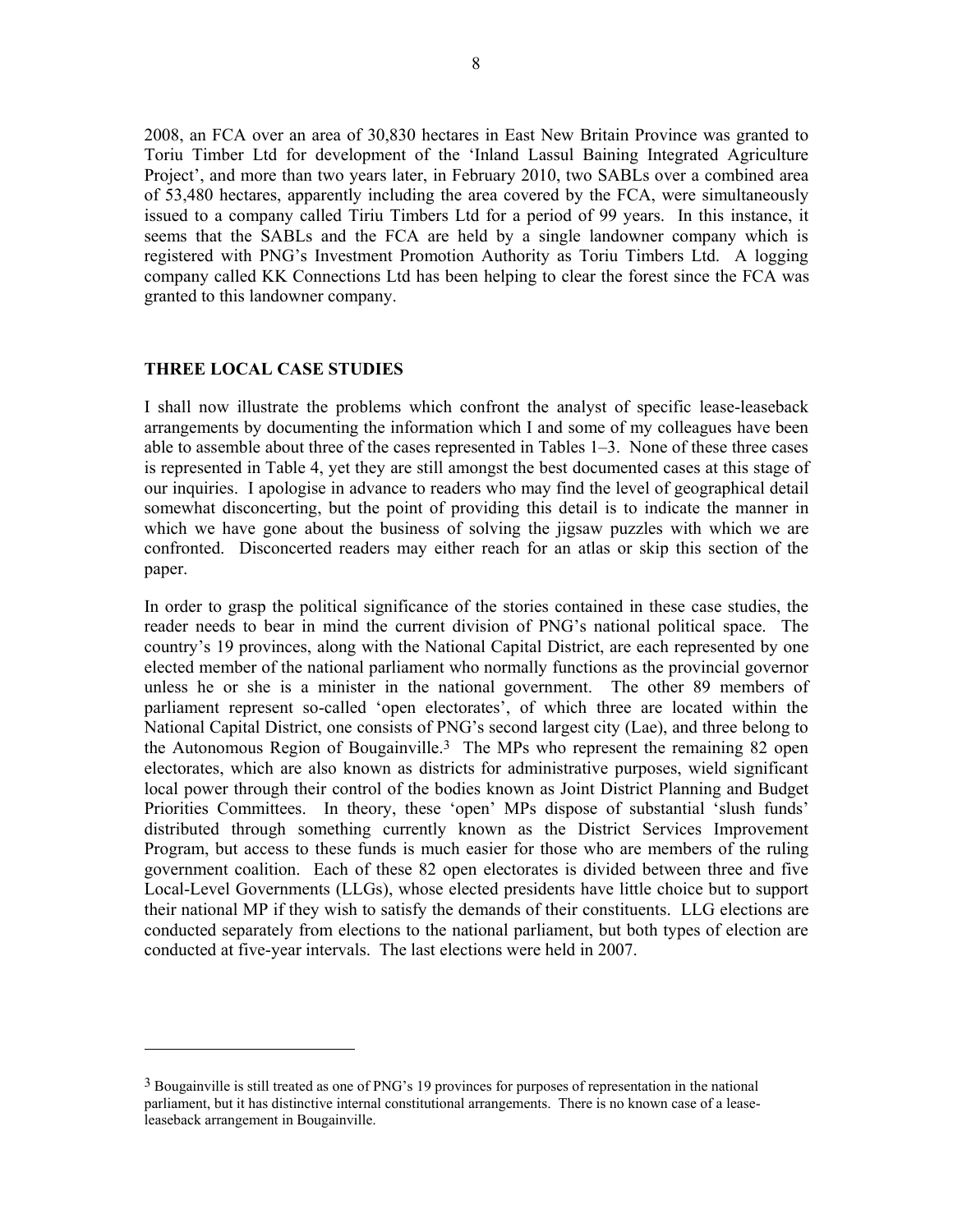#### **The Baina Agro-Forestry Project**

In October 2005, an SABL over 42,100 hectares of land in Central Province was issued to a company called Baina Agro-Forest Ltd for a period of 40 years. This was the second SABL granted over an area of more than 10,000 hectares since the current national government led by Michael Somare came to power after the elections of 2002. The lease covers a largely uninhabited area of lowland hill forest to the north of a group dilapidated rubber plantations located alongside the Hiritano Highway, about 60 kilometres northwest of the national capital, Port Moresby.4 Most of this area lies within Kairuku-Hiri Open Electorate, but the northeastern corner lies within the Goilala Open Electorate. Although Baina is described as a 'village' in several newspaper reports, no village of this name has so far been identified in national census records or on topographic maps of the area.

The area covered by the SABL intersects a forest area of 57,000 hectares that was called the Trans Vanapa PFD area in the 1996 National Forest Plan, but is no longer recognised as a 'potential FMA area' in PNGFA records. The national government's Independent Forestry Review Team investigated this area in 2000 as part of its review of all forest areas 'being developed towards a Timber Permit' and found that the prospects of a sustainable large-scale logging operation had already been diminished by the grant of several Timber Authorities for small-scale logging operations in the area (GPNG 2000b).

Even before the SABL was gazetted, the President of the Forest Industries Association (FIA) was complaining that officers of the National Forest Service (NFS) had breached the terms of the *Forestry Act* by granting a log export licence over this area to a company called Nasyl No. 98 Ltd – apparently a subsidiary of another logging company (Kerewara) that was not itself a member of the Association. The President also complained that some of the foreigners employed by the logging company had entered the country on tourist visas, so the operation was also in breach of national labour laws. However, the Governor of Central Province, Alphonse Moroi, declared that his provincial government had invited the logging company to build roads and establish an oil palm plantation in the area, and this was why the NFS and the Department of National Planning had given their approval. He also claimed that the shareholders in the project included several villages in the Kairuku-Hiri and Goilala districts (through their landowner company) and the people of Central Province as a whole (through the provincial government) (*Post-Courier*, 26 September 2005). A search of company records apparently revealed the existence of a company called Baina Agriculture Development Ltd with six shareholders – two Malaysians with strangely similar names (Goh Kung Won and Won Goh Kung) and four Papua New Guineans, including the Administrator of Central Province, Raphael Yibmaramba. The same search apparently revealed that Nasyl No. 98 had seven shareholders – Goh Kung Won, one other Malaysian (not Won Goh Kung), and five Papua New Guineans (none of whom was also a shareholder in the first company).

Mr Yibmaramba was reported as saying that Nasyl No. 98 had already spent K1.4 million<sup>5</sup> on road construction and the import of Malaysian seedlings and equipment for the oil palm project, that more seedlings were due to be purchased from existing oil palm projects in PNG, and that this project would be 'the first of its kind in agro-forestry where oil palm seedlings

 $\overline{a}$ 

<sup>4</sup> The plantations themselves are located on state land that was alienated during the period of Australian colonial administration.

<sup>5</sup> In the period since 2004, one PNG kina has been worth between 30 and 40 US cents.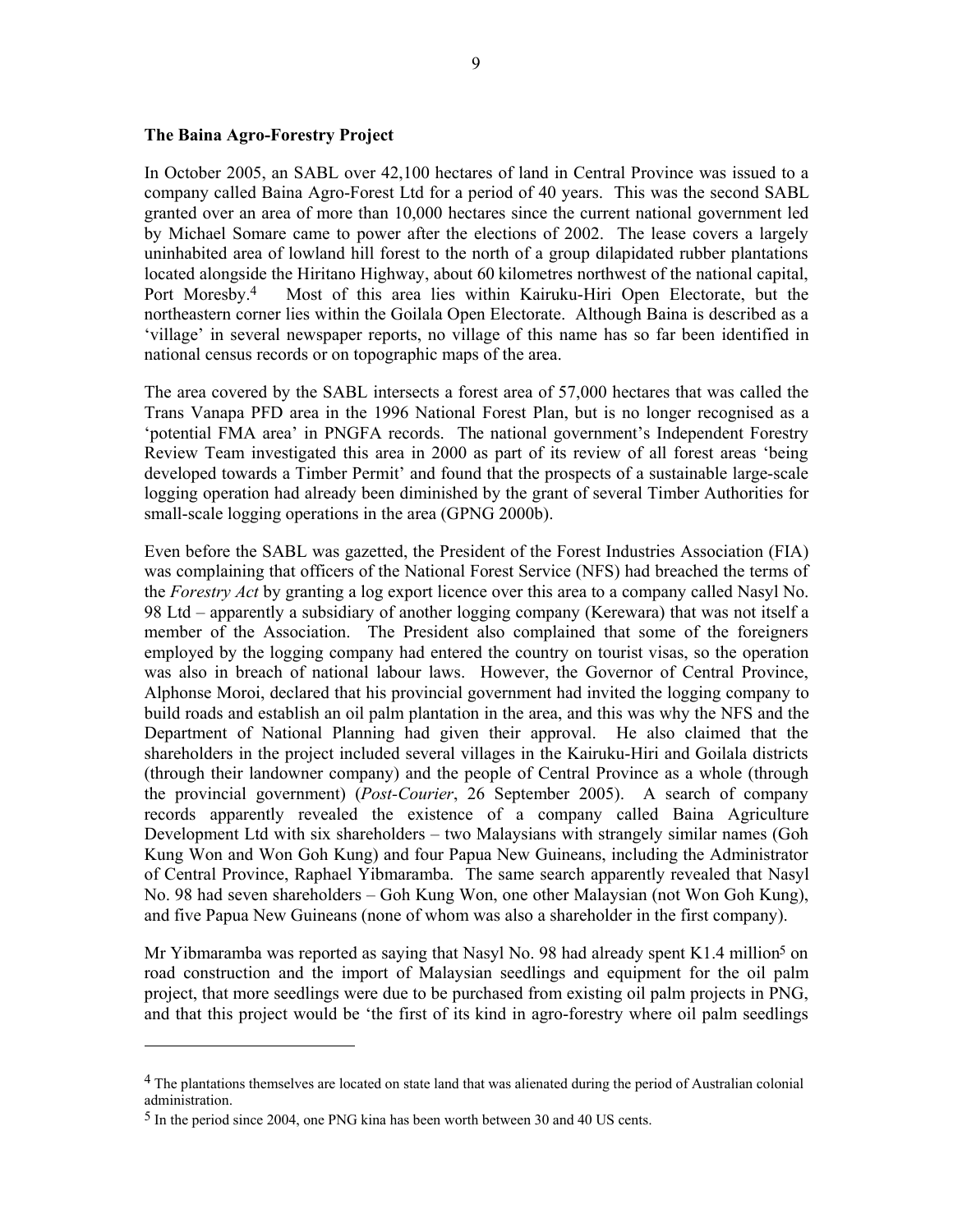will be planted after every 200 hectares of trees are felled' (*The National*, 10 October 2005). However, the newspaper article which reported these observations also reported that the National Forest Board (NFB) had ordered suspension of the logging operation until such time as Baina Agriculture Development Ltd had submitted a proper application for a Timber Authority to harvest trees along the road line and an operational plan to clear four 50-hectare blocks for the oil palm.

Whatever the reservations of the NFB, the subsequent grant of the SABL to Baina Agro-Forest Ltd was apparently celebrated by the Lands Minister, Puka Temu, when he signed a 'project agreement' between his own department, the Central Provincial Government, Nasyl No. 98, and 'the Baina landowners'. Baina Agro-Forest Ltd was described as a joint venture between the Central Provincial Government, the Kairuku LLG (in Kairuku-Hiri District) and the Woitape LLG (in Goilala District), which would jointly hold 70 percent of the equity, and Nasyl No. 98, which would hold the remaining 30 percent. The Minister reportedly told the local landowners that '[w]e need more examples, like yourselves around the country to put out their land to come up with these types of agreements that will bring development' (*The National*, 31 October 2005).

Governor Moroi had previously been reported as saying that there were '168 landowners in Baina village [who] gave away their trees to build a road for the Goilala people in exchange for development and economic benefits' (*The National*, 21 October 2005). It may seem rather odd that 168 landowners should have 'put out' or 'given away' more than 40,000 hectares of land for the benefit of a much wider community across two LLG areas. But their generosity may have been an illusion. Shortly after the SABL had been gazetted and the project agreement had been blessed by the politicians, an anonymous correspondent suggested that local landowners might not have given their informed consent to this arrangement. By this account, a landowner company called Baina Resources Ltd had collected certificates of registration from a number of incorporated land groups in the area 'for safekeeping', but instead of just keeping them safe, had negotiated the lease of all their land to the State without consulting the group executives or securing their participation as shareholders in the company which had now been granted a 40-year lease over their land. In the writer's opinion, the whole lease-leaseback process was therefore 'null and void' (*The National*, 8 November 2005).

Nevertheless, Nasyl No. 98 continued to cut down the trees, and Governor Moroi grew impatient with the obstacles which the NFB had tried to place in the path of his agroforestry project. One of these obstacles was a longstanding policy decision to ban raw log exports from anywhere within a 100-kilometre radius of the national capital. In July 2006, Forests Minister Patrick Pruaitch assured Governor Moroi and the rest of his parliamentary colleagues that this obstacle would shortly be overcome, 'so it's only a matter of time that you will see these logs that have been piling up exported' (*The National*, 26 July 2006). However, the Minister seems to have had some difficulty in keeping his promise. In November 2006, the Governor was still complaining that the absence of a log export permit was preventing his provincial government from using the proceeds of the log sales to build the road that would enable the Goilala people in the Woitape area to transport their coffee to the national capital. The Forests Minister now told Parliament that the Baina project would need to be checked by agricultural experts to establish its sustainability and consistency with the Government's 'green revolution programme', and reminded his colleagues that a previous 'agro-forestry'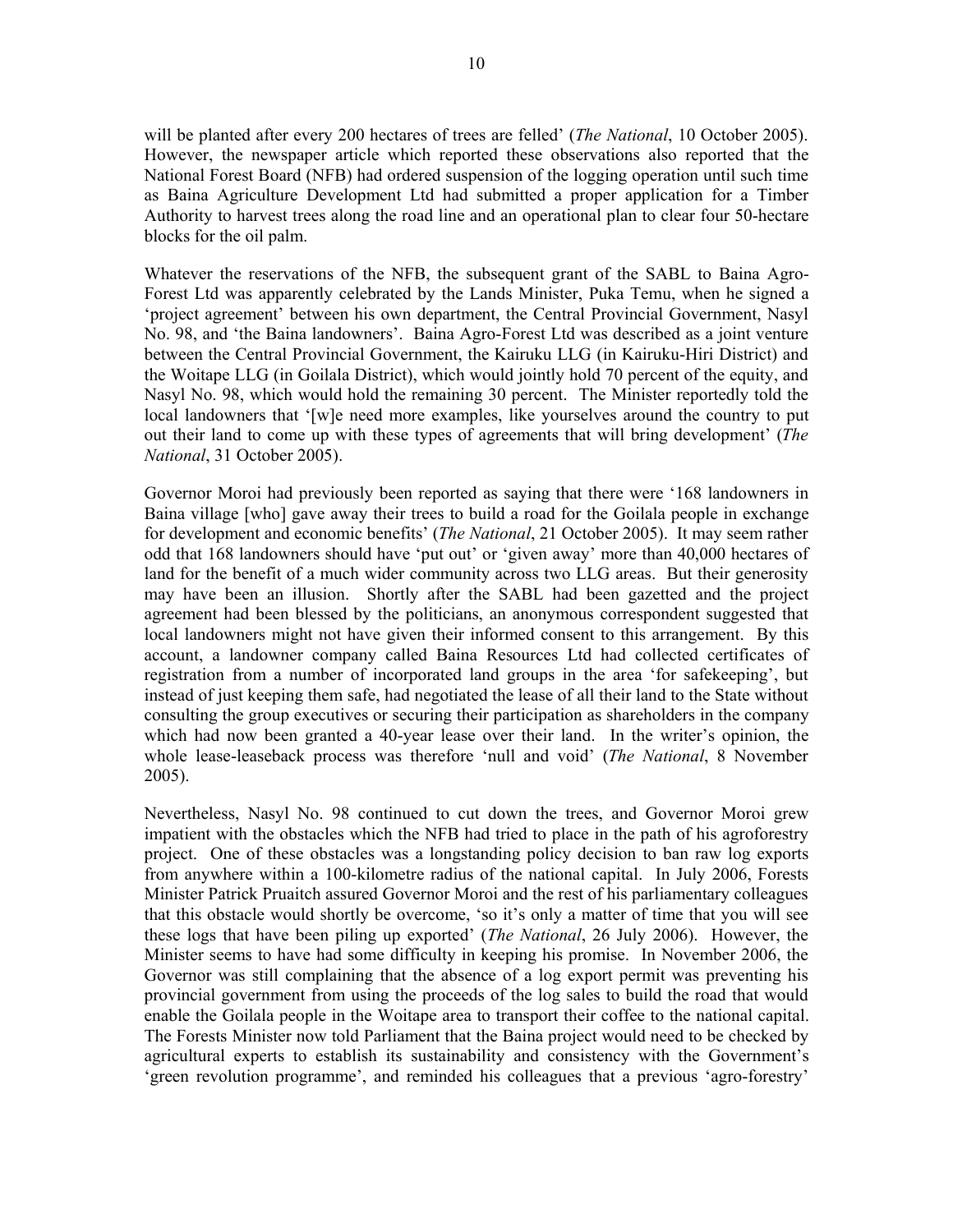project in his own electorate had never produced any palm oil (*The National*, 13 November 2006).6

Meanwhile, in September 2006, the mysterious Malaysian partner, now described as 'Jack Goh, managing director of National No. 99 Ltd', had turned up at a public meeting hosted by Governor Moroi to launch 'six new public telephone lines' which had apparently been installed at the Aroa River base camp (close to the Hiritano Highway) after the provincial government and the logging company had agreed to share the installation cost of K60,000 (*Post-Courier* and *The National*, 22 September 2006). The Governor reportedly took this opportunity to thank other 'development partners', such as the World Bank, the European Union and the Australian Agency for International Development for recognising the priority which his government placed on the development of new transport and communication networks, while Mr Goh reportedly thanked the local people and the national telecommunications company for their 'cooperation and support' (*The National*, 22 September 2006).

No evidence has been found of a report by 'agricultural experts' on the feasibility of the Baina project, but in 2007, the PNGFA was finally persuaded to grant an export licence for the logs which had been harvested from the area. Official records show that Nasyl No. 98 exported almost  $30,000 \text{ m}^3$  of logs with a combined value of K4.9 million over the course of that year (SGS 2008). The logging company has since departed, the Woitape people still lack road access to Port Moresby, while the fate of the oil palm seedlings and the new telephone lines is unknown.

In February 2011, I checked the records of all companies beginning with the name 'Baina' which are currently registered with the Investment Promotion Authority. I could find no record of a company called Baina Resources Ltd, but Baina Agriculture Development Board Ltd (BADBL) and Baina Agro Forest Ltd (BAFL) are both still registered. The first of these companies roughly conforms with the earlier newspaper account of 'Baina Agriculture Development Ltd' (*Post-Courier*, 26 September 2005), but the second does not fit the earlier description of 'Baina Agro-Forest Ltd' (*The National*, 31 October 2005). BADBL was first incorporated in May 2005, and does indeed have six shareholders, including the two Malaysian gentlemen with remarkably similar names, who were apparently born on the same day, have the same residential address, and might conceivably be identical twins. Only one of them, Kung Won Goh, is listed as a director of the company, along with three of the Papua New Guinean shareholders, including the Provincial Administrator, Raphael Yibmaramba. The other two Papua New Guinean directors are also listed amongst the seven directors of BAFL, and one is listed amongst the seven shareholders as well. Altogether, there are 13 Papua New Guineans who are either listed as shareholders or directors of one or both of these two companies, of whom three appear to be brothers, seven appear to reside in the National The Capital District, while five appear to reside in 'Waima village' and one in 'Inaina village'. The name 'Waima' is commonly applied to a group of coastal villages located close to the border between Central and Gulf provinces, at least 50 kilometres away from any part of the Baina project area, and it seems likely that one or more of the Waima people involved in the two companies were meant to act as representatives of the Kairuku LLG. 'Inaina

<sup>6</sup> He was referring to a project authorised by the National Executive Council (Cabinet) in 1996, which involved the grant of a Timber Authority to a Malaysian company without reference to the National Forest Board (Filer 1998: 195). The project area was not covered by a lease-leaseback arrangement.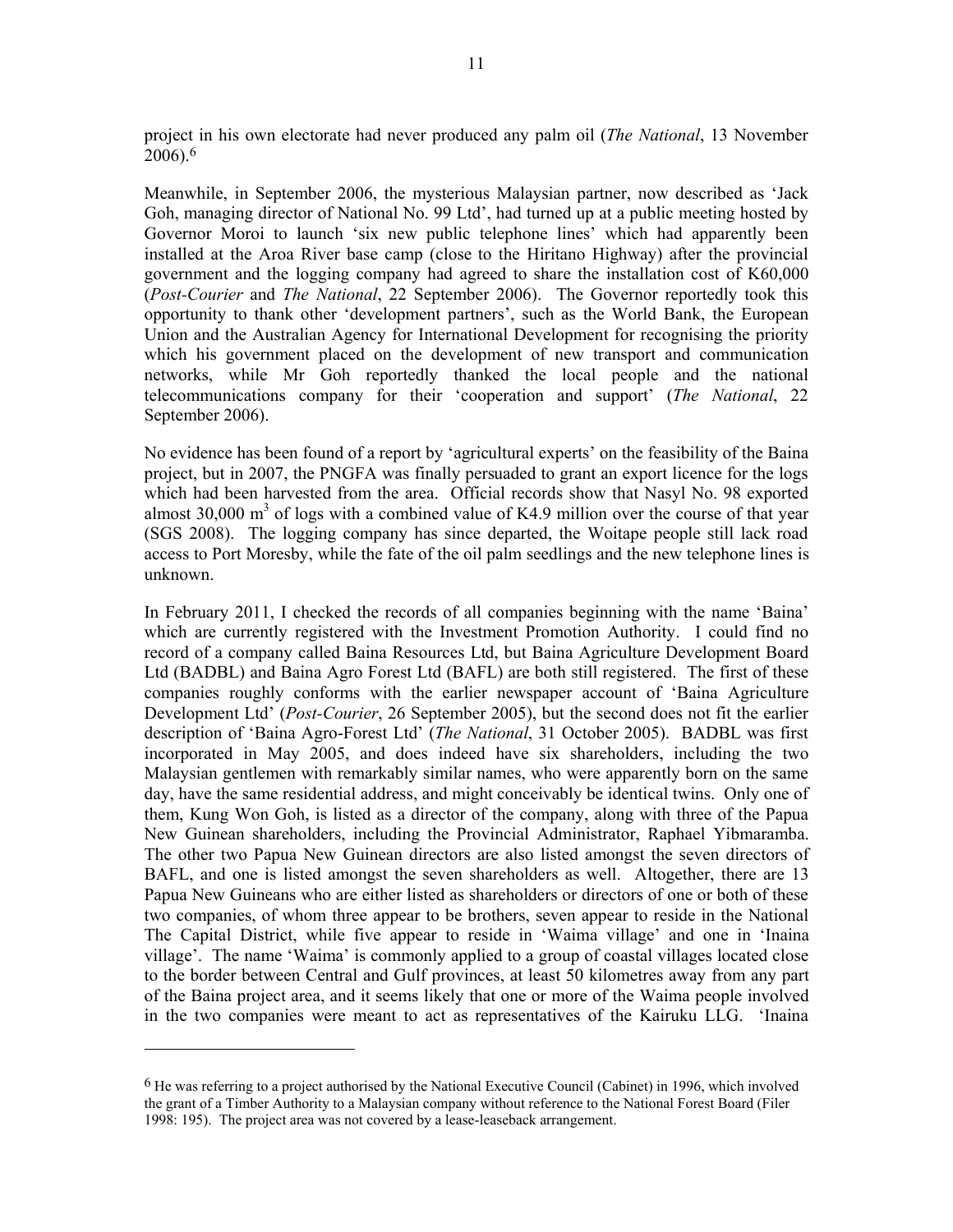village, like Baina village', cannot be identified in national census records or on topographic maps of the area.

In February 2011 I also discovered an undated Environmental Impact Statement which was submitted by Nasyl No. 98 Ltd to the PNG Department of Environment and Conservation. This document includes a copy of the land survey map showing the boundaries of the area covered by the SABL (NN98L n.d.: 38), and claims that 'Inainna' is both a 'newly settled' village and the only settlement within the boundaries of the lease area (ibid.: 34). Attached to this document are copies of letters of endorsement from the Provincial Executive Council (June 2004), the Provincial Governor (August 2004), and the Provincial Administrator (October 2004), with a further note (from March 2005) to indicate that the Provincial Government would ask the Internal Revenue Commission to exempt the Baina project from national taxes. Another attachment contains statements of more or less qualified support from seven individual residents of Inaina village, all dated from December 2004 and January 2005. One of these statements is from Joe Bagoro, the Inaina man who still appears in company records as a director of both BADBL and BAFL, who declared himself to be the Chairman of BAFL at the time and to represent the interest of 6000 landowners with an interest in the project area. According to its current record, BAFL has not filed any annual returns or any other documents with the Investment Promotion Authority since his statement was signed.

#### **The Changhae Cassava Biofuel Project**

In December 2006, an SABL over 20,000 hectares of land in the Kavieng District of New Ireland Province was issued to a company called Cassava Etagon Holdings Ltd for a period of 99 years. Two months later, in February 2007, SABLs over seven areas of land totalling 12,913 hectares in the Rigo District of Central Province were issued to a company called Changhae Tapioka (PNG) Ltd for a period of 40 years. The SABL in New Ireland Province seems to include the areas formerly covered by the East and West Kaut Timber Permits in the Tikana LLG area of Kavieng District. The East Kaut area (6410 hectares) was logged in the 1980s, and the West Kaut area (11,190 hectares) was logged in the 1990s. The areas covered by the SABLs in Central Province are located between Kwikila government station, the capital of Rigo District, and the Laulakalana agricultural station on the Kemp Welch River. There is no evidence of recent logging activity or commercial forestry potential in these areas. In both cases, the land covered by the SABLs was being made available to Changhae Ethanol Corporation of South Korea for the production of ethanol from cassava and other crops.

This investment had apparently been under discussion since 2003 (*Post-Courier*, 25 July 2006). In February 2005, Prime Minister Michael Somare reportedly signed an agreement with Changhae that would grant the company 20,000 hectares of land in Central Province. Martin Aini, the MP for Kavieng District, reportedly expressed his confidence that local landowners in his electorate would make at least 40,000 – perhaps as much has 80,000 – hectares of land available for this purpose (*The National*, 7 February 2005). Shortly afterwards, surveyors were reportedly at work on the registration of 23 incorporated land groups (ILGs) so that 26,000 hectares of customary land could be part of a total of 43,000 hectares which the New Ireland Provincial Government would provide for the investment (*The National*, 21 February 2005; *Post-Courier*, 7 March 2005). In August that year, it was announced that similar work would be carried out in Central Province because the 6000 hectares of state land attached to the Laulakalana agricultural station would need to be supplemented by 14,000 hectares of customary land in order to meet the government's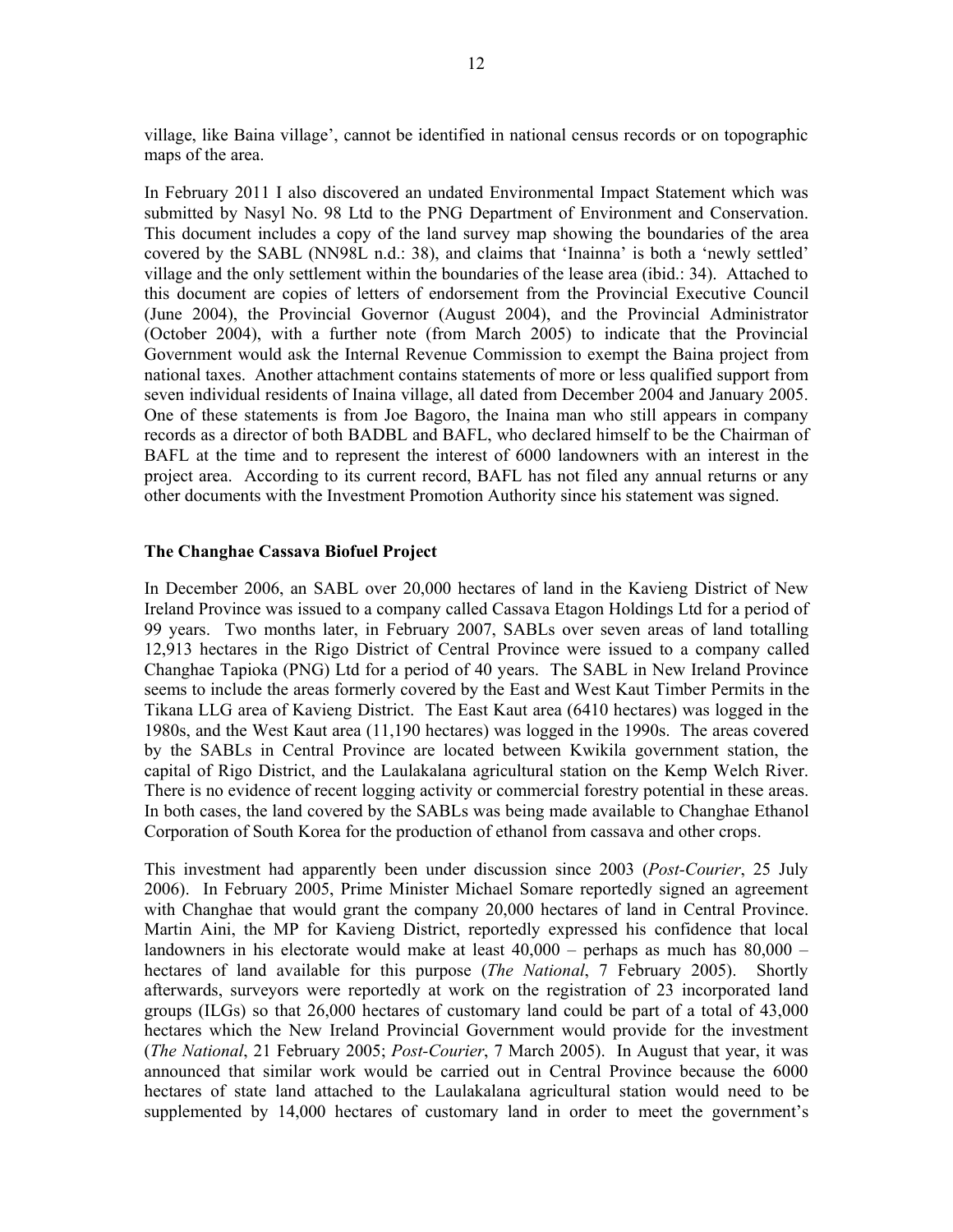commitment to the investor (*The National*, 29 August 2005; *Post-Courier*, 31 August 2005). In November, it was reported that seven ILGs representing the people of Saroakeina village had leased 3248 hectares of land to the government for this purpose, and landowners from Bore village were expected to lease another 3800 hectares within a fortnight (*The National*, 1 November 2005).

When the project agreements were first announced in 2005, the size of Changhae's investment was valued at K82 million (or US\$26 million) (*The National*, 7 and 21 February 2005). In 2005 and 2006, Korean newspapers reported that the PNG government had agreed to grant Changhae a local monopoly over ethanol production, along with a government subsidy of K30 million and a variety of tax concessions into the bargain, while the company undertook to build five factories with a combined annual output of 200 million litres of ethanol (Moon Hong, personal communication, March 2009). Part of the government subsidy seems to have been provided by means of a loan from the Asian Development Bank (*Post-Courier*, 25 July 2006). In December 2006, the PNG newspapers reported that Changhae would invest US\$6 million in the commercial cultivation of cassava, to be followed by construction of the first bio-ethanol plant at a cost of US\$26 million, with the creation of 5000 jobs for local people. The Secretary of the Department of Agriculture and Livestock reportedly said that domestic consumption of ethanol would help PNG to meet its greenhouse gas targets under the Kyoto Protocol, while Changhae's chief executive officer reportedly said that the project would help local farmers to become 'biofuel sheiks' (*The National*, 12 December 2006). In 2007, the Government declared that the Changhae project in Central Province was the first project to be supported and financed under the terms of the National Agriculture Development Plan (*The National*, 23 April 2007). By that stage, the project in Central Province was said to have a total value of K283 million (or US\$90 million) (*The National*, 24 April 2007).

Although the national newspapers had reported an agreement by the PNG government to release 'about' 20,000 hectares of land around Launakalana agricultural station in December 2006 (*The National*, 12 December 2006), some local landowners claimed that they were not party to this agreement (*The National*, 25 January 2007). A 'ground-breaking ceremony' was held in Bore village in April 2007, with the Prime Minister, Lands Minister, Agriculture Minister and South Korean Ambassador all in attendance, partly to congratulate local villagers for releasing 2714 hectares of their own customary land (*Post-Courier*, 19 and 20 April 2007). A landowner representative at the ground-breaking ceremony applauded the Prime Minister's promise of K23 million to upgrade the feeder road connecting Bore village to the Magi Highway, but also reportedly called for the government to carry out a 'social and environmental impact study' and to 'come up with more efficient ways of registering customary land' (*Post-Courier*, 23 April 2007).7 By that stage, it seems that 25 ILGs from seven villages (Saroakeina, Bore, Bigairuka, Niuiruka, Matairuka, Koulubu and Sivitatana) had allocated land to the biofuel project (*The National*, 24 April 2007). A subsequent newspaper article claimed that the SABLs around Launakalana had in fact been issued to the customary landowners (*Post-Courier*, 19 October 2007), but the National Gazette tells a different story. Provincial government officials have denied sighting any land use agreements between Changhae and the customary landowners (Brian Aldrich, personal communication, November 2008).

 $\overline{a}$ 

<sup>7</sup> It appears that Changhae did submit an Environmental Impact Statement for its Central Province project to the Department of Environment and Conservation, but I have not yet found a copy of this document.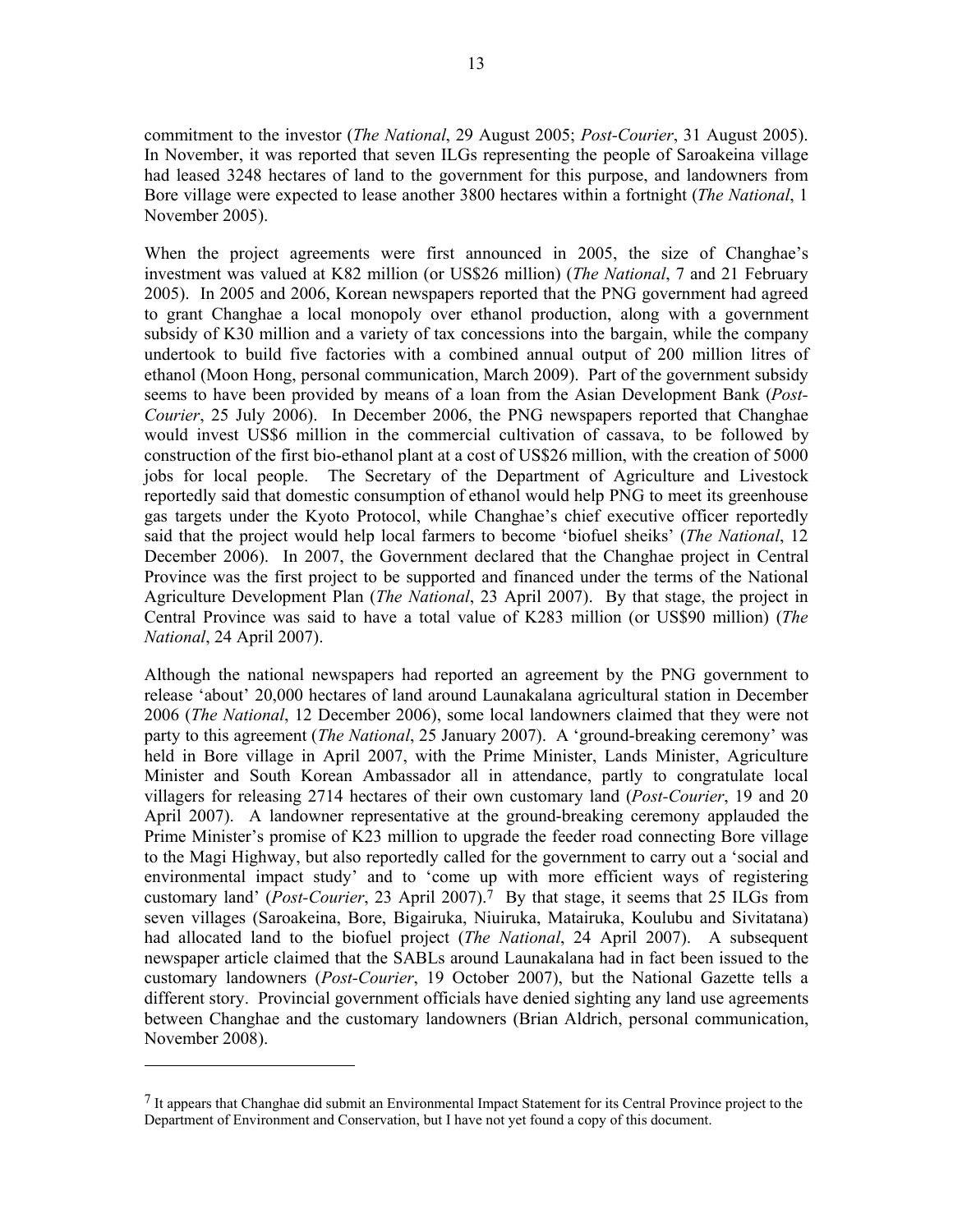Although Changhae seems to have gained access to a larger area of customary land in New Ireland Province, it has also met with some political opposition to its development plans for the area. When Prime Minister Michael Somare arrived to launch the project in April 2008, he was preceded by two other government ministers attempting to deal with 'outstanding land issues'. The Prime Minister was also obliged to conduct a reconciliation ceremony with Martin Aini, the local MP who had supported the project in 2005 but had been sacked from his ministerial position in 2007, while Provincial Governor Julius Chan simply absented himself from the proceedings (*Post-Courier*, 30 April 2008). Chan was later reported to oppose the project because 'illegal logging in his province had cost the province millions and he was considering imposing a suspension on logging for an indefinite period' (*Post-Courier*, 13 May 2008). This statement is somewhat ironic, since Chan had once been a champion of the logging industry in his own province, and the area now being leased for the biofuel project had already been degraded by logging operations. However, local landowners were also complaining about a lack of consultation over the new land use proposals (*Post-Courier*, 28 May 2008), and it is not clear what progress has since been made with the company's development plans.

More progress seems to have been made in Central Province, where the project nursery site near Bore village had already been established at the beginning of 2008 (*Post-Courier*, 15 February 2008). Later that year, Changhae was entertaining the possibility of a partnership with the larger Korean company, LG International Corporation (*The National*, 17 July 2008; *Post-Courier*, 18 July 2008). In September 2008, Changhae was said to have 40 staff employed on its nucleus estate, with eight local university students helping to develop the project as part of their studies. The plan was to export the first shipload of cassava chips to one of the company's Korean ethanol plants in 2009, and to finish construction of the local plant within five years (*Post-Courier*, 19 September 2008). The 20-hectare nursery was expected to yield 1000 tonnes of cassava, including the planting material required for the next 500 hectares of the nucleus estate to be planted in the following year (*The National*, 14 November 2008). The subsequent rate of progress has not been documented in the national newspapers, but there was a temporary setback in November 2009, when a number of local villagers were reportedly arrested by police after launching an attack on the project site when 'a village woman was prevented by a project site manager from selling her garden produce outside the project gates' (*The National*, 6 November 2009).

# **'Integrated Rural Development' in Pomio District**

In July 2008, three SABLs over a combined total of 42,400 hectares of land in East New Britain Province were simultaneously issued to three landowner companies: Pomata Investment Ltd (15,000 hectares), Ralopal Investment Ltd (11,300 hectares), and Nakiura Investment Ltd (16,100 hectares). In August 2008, a fourth SABL over 68,300 hectares of land in the same province was issued to a landowner company called Rera Holdings Ltd, and in December 2009, a fifth SABL over 13,000 hectares of land was issued to another landowner company called Unung Sigite Ltd. All five leases were for the maximum period of 99 years.

The common denominator in this instance is that all five areas were at one time meant to be part of something known as the 'Sigite-Mukus Integrated Rural Development Project'. This was the subject of a project agreement, signed in May 2004, between a landowner company called Memalo Holdings Ltd (MHL), which had just been incorporated, Paul Tiensten, the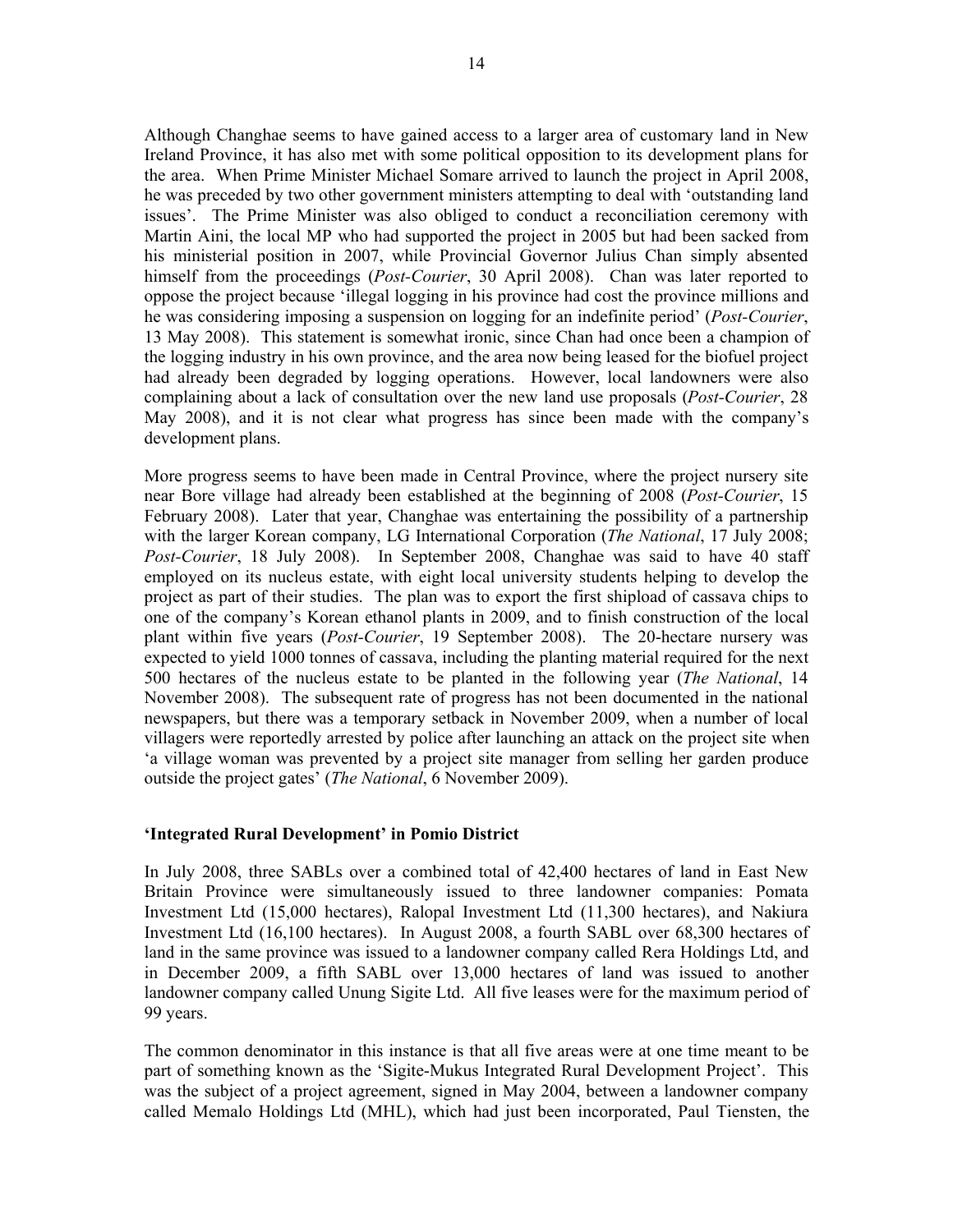Minister for National Planning and MP for Pomio District, and a logging company called Sumas Timber & Development International Ltd (STDIL). This project agreement was attached to an 'Environment Inception Report' prepared by MHL and STDIL and apparently submitted to the PNG Department of Environment and Conservation in July 2006 (MHL and STDIL 2006). This document in turn explains the derivation of the name 'Memalo' from the names of three 'tribes' (or language groups) – Mengen, Mamusi and Lote – whose members inhabit three of the five LLG areas in Pomio District – Central/Inland Pomio, West Pomio/Mamusi, and Melkol. And according to this document, MHL was established as an umbrella company representing the interests of seven distinct groups of landowners, and a total of 121 'landowning clans' (or incorporated land groups), in this part of Pomio District.

The three LLG areas whose inhabitants were supposedly represented by MHL have a combined area of more than 600,000 hectares (ENBPA 2005). The original Sigite-Mukus project documents refer to a 'project area' of 286,180 hectares, of which 200,000 hectares is said to comprise 'productive forest' (MHL and STDIL 2006). The relevant forest area shown in the 1996 National Forest Plan is a cluster of six PFD areas which fall within the boundaries of the three LLG areas. One area of 65,000 hectares, formerly known as Tolo Mukus and now known as Mukus Tolo Block 4, is located within the boundaries of the Melkol LLG area, and is the subject of an FMA between the State and the customary landowners that was signed in 1996. Three of the other five PFD areas have since been renamed, but are still recognised as PFD areas, even though they are still without an FMA. These are Bairaman Wunung Block 1 (35,233 hectares), Tolo Bairaman Block 2 (22,795 hectares), and Melkoi Tolo Block 3 (49,741 hectares). Blocks 1 and 2 appear to be located within the boundaries of the West Pomio/Mamusi LLG area, while Block 3 appears to be split between this LLG area and the Melkoi LLG area which contains Block 4. The other two forest areas that were recognised in the 1996 National Forest Plan – then known as the Lower and Upper Nakanai Plateau areas – also fall within the boundaries of the West Pomio/Mamusi LLG area, but are no longer recognised as PFD areas in PNGFA records. Provincial government records mention a seventh forest area, called the 'Unung Sigite Extension TRP area' (ENBPA 2005),<sup>8</sup> with an extent of 39,000 hectares, apparently located in the Central/Inland Pomio LLG area, but no trace of this forest area can be found in central PNGFA records.

The original Sigite-Mukus project agreement specified that the logging company (STDIL) would lend K300,000 to MHL and Paul Tiensten so that they could secure the cooperation of the local landowners and later arrange for the loan to be repaid from logging revenues. The Environment Inception Report indicates that the bulk of the local revenues secured from the logging operation would then be used to fund the construction of a 178-kilometre road from the Sigite Gorge to the Mukus River (hence the name of the project), a sawmill on the site of Unung (or Wunung) Plantation in Jacquinot Bay, a nucleus oil palm estate on the site of Rano Plantation on Cape Beechey, and an associated corridor of smallholder oil palm blocks between five and ten kilometres inland of the shoreline (MHL and STDIL 2005). Applications would be made to the PNGFA for two separate Timber Authorities for the road line and the agricultural components of the project, and it was said that the lease-leaseback scheme would be used to secure the land for the nucleus oil palm estate. The proposed road

<sup>8</sup> A TRP area is an area covered by a Timber Rights Purchase agreement between the State and the customary owners. Agreements of this kind were signed before the current *Forestry Act* came into effect in 1992, and should therefore be regarded as the forerunners of FMAs. Several TRP agreements are still in effect because they bestowed timber harvesting rights on the State for a period of several decades.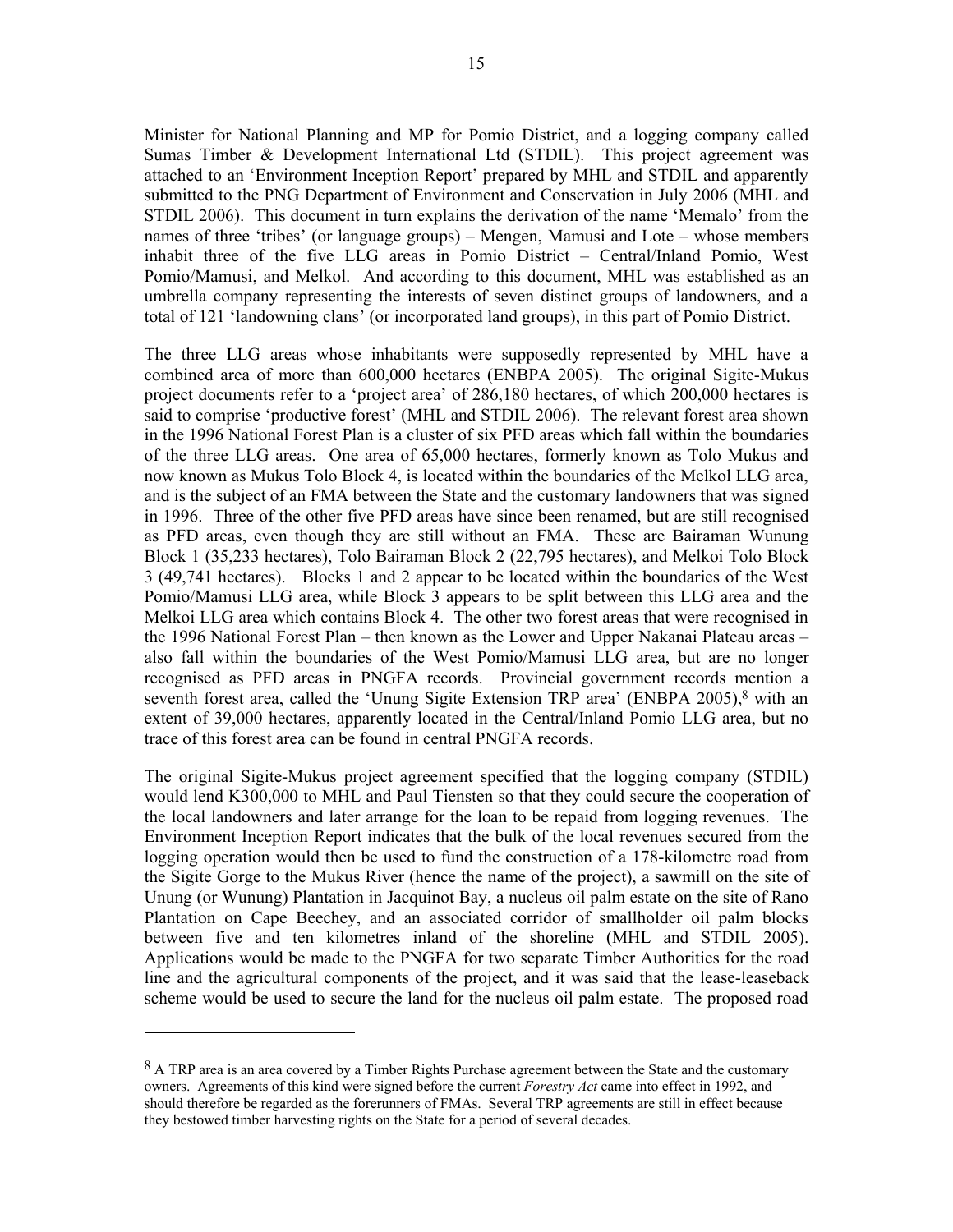would have the effect of connecting most of the coastal villages in the three LLG areas to the Pomio District headquarters at Palmalmal, which is close to Unung Plantation on the shores of Jacquinot Bay, and would apparently involve an upgrade of the existing 'truck road' between Palmalmal and Sigite Gorge, which is located along the northern boundary of the Unung Sigite forest area (ENBPA 2005). The new road would traverse this forest area and then run southwest through Blocks 1, 2 and 3 before reaching the Mukus (or Melkoi) River, which constitutes the boundary between Blocks 3 and 4, where it would connect with an existing road to the headquarters of the Melkoi LLG area at Uvol.

Despite the claims made in the main text of the Environment Inception Report, the company record attached to it showed that MHL had six, not seven, landowner companies as its shareholders, as it still does today. These are Pomata Ltd, Ralopal Ltd, Nakiura Ltd, Unung Sigite Ltd, Ura-Mosi Ltd and Mosi-Ngelu Ltd. Rera Holdings Ltd is not and never has been a shareholder in MHL, but is a distinct umbrella company, first incorporated in July 2006, whose shareholders are three other landowner companies, Sipaele Ltd, Moseng Ltd and Lokamo Investment Ltd. Rera Holdings, which now holds an SABL over the PFD area known as Mukus Tolo Block 4, has turned out to be the proponent of a different project which is variously known as the Ania-Melkoi Integrated (Rural) Development Project or the Mukas-Melkoi Large-Scale Integrated Agriculture Project. The Mukus River has therefore come to mark the boundary between two distinct 'agroforestry' projects.

By April 2008, MHL had abandoned its former deal with STDIL and had entered into a tripartite agreement with the State and Rimbunan Hijau, PNG's biggest logging company, to develop what was now sometimes called the 'Memalo Integrated Agriculture Project', with plans to establish a combination of oil palm, cocoa and coconut plantations. At the ceremony held to mark the signing of the agreement, the Director of Customary Land in the Lands Department, Jacob Waffinduo, reportedly told the 15 directors of the three landowner companies that the lease-leaseback arrangement 'would enable the landowners to have more control over their land, unlike before', while the Chairman of MHL, John Parulria, reportedly 'urged the civil society to work hand in hand with the lands, forestry and public services sectors to get the projects going' (*Post-Courier*, 15 April 2008).

In October 2008, one of Rimbunan Hijau's subsidiary companies, Gilford Ltd, submitted a 'Development Plan for the Establishment of Oil Palm and Forest Plantations in the Sigite-Mukus Consolidated Land Area' to the Department of Agriculture and Livestock, the Department of Environment and Conservation, the PNG Forest Authority, the East New Britain Provincial Government and its Provincial Forest Management Committee (GL and MHL 2008). At some point the Department of Environment and Conservation also received an undated Environmental Impact Statement for what was still described as the Sigite-Mukus Integrated Rural Development Project (MHL and GL n.d.). The Development Plan includes copies of agreements by Pomata Ltd, Ralopal Ltd and Nakiura Ltd to sub-lease the coastal areas covered by their SABLs in Blocks 1, 2 and 3 respectively to Gilford Ltd. In both documents, the Unung-Sigite TRP area is now described as 'Block 4', and the 'consolidated land blocks' associated with the project are shown to cover all of the contiguous PFD areas identified in the 1996 National Forest Plan with the exception of the original Block 4.

A newspaper article in November 2010 announced that development of the project was now set to proceed in the areas covered by the three coastal leases in Block 1-3, 'while Uni Sikite, Uramosi lower plateau and Mosi Ngelu upper plateau, all in the Mamusi area, had yet to begin' (*The National*, 23 November 2010). Since this article stated that the project was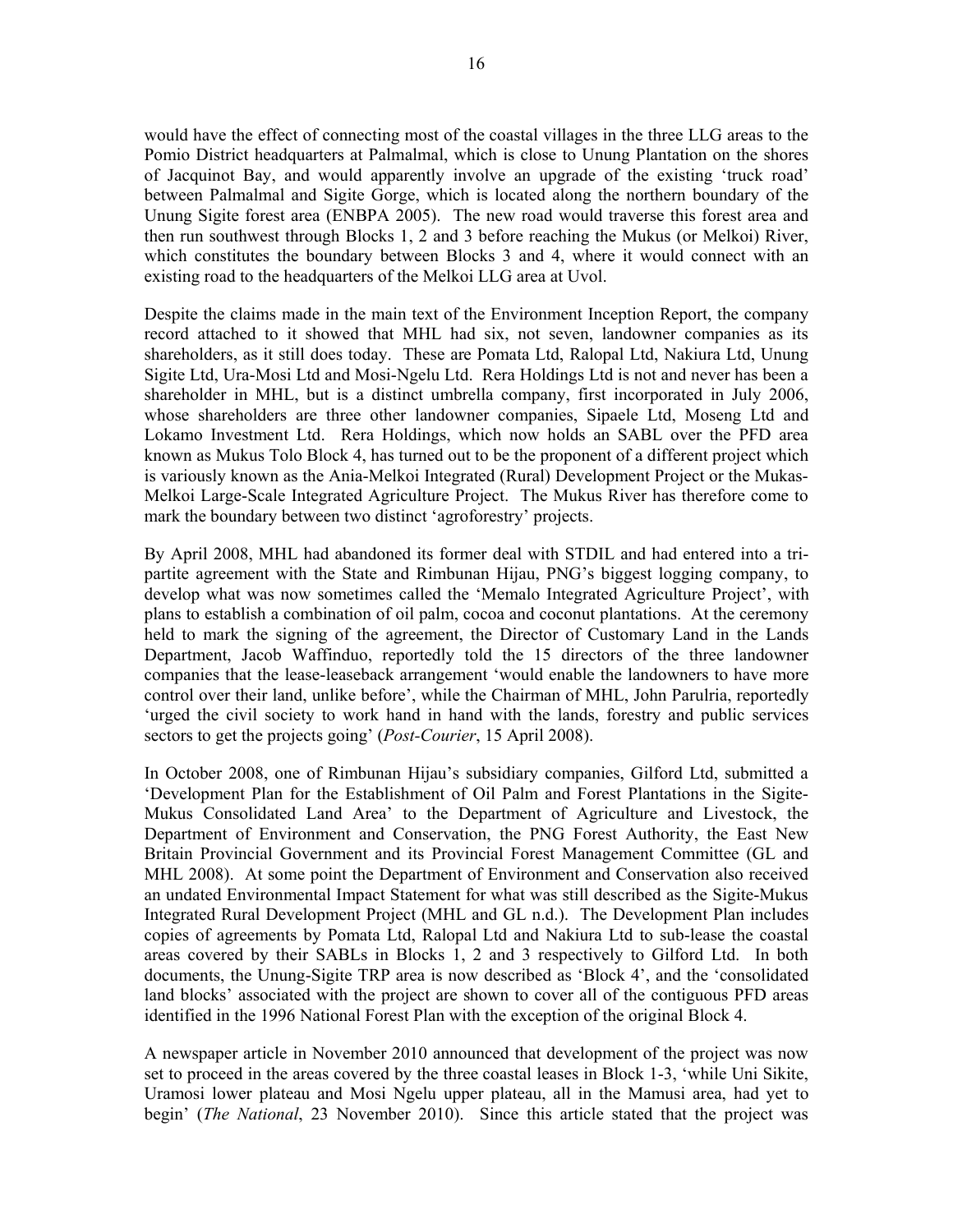approved by the East New Britain Provincial Forest Management Committee in September 2010, it is likely that the process of securing an FCA had already been initiated. However, the Vice Chairman of MHL, Joe Tali, was reported as saying that 'people were not consulted during the time of the sub-lease agreement on the selection criteria of the project developer, especially on oil palm', and that 'some non-governmental organisations and stakeholders had caused confusion and in-fighting among landowner companies on the fair distribution of benefits' (*The National*, 23 November 2010).9

In-fighting amongst landowners and landowner companies is apparently not a new phenomenon in this part of Pomio District. When the national government's Independent Forestry Review Team investigated the Mukus Tolo (Block 4) FMA area in 2000, it found that the process of land group incorporation had been engineered by two local landowner companies (Sitala Ltd and Itara Ltd) without proper supervision by officers of the National Forest Service, there was evidence of conflict between the 'coastal' and 'inland' people in the area, some landowners had not consented to the FMA, and there was a general lack of awareness of what was entailed in an officially recognised Project Agreement that had been made with a logging company called Gasmata Holdings Ltd in 1997 (GPNG 2000a).10 The team therefore recommended that the Project Agreement should be terminated and the process of resource acquisition prescribed by the *Forestry Act* should start all over again. Some national forestry officials have told me that local landowners asked the PNGFA to invalidate the original FMA, and that the PNGFA agreed to this request. However, the Department of Environment and Conservation is in possession of an 'Environmental Permit Application to Discharge Waste' from the Mukas-Melkoi project, which was apparently received from a logging company, DD Lumber Ltd, in February 2010 (DDLL 2010).<sup>11</sup> The attachments to this document include a letter from Rera Holdings to DD Lumber inviting latter to develop project and a letter of endorsement from Paul Tiensten to the East New Britain Provincial Administrator, both dating from September 2006, and a further letter of endorsement from the Department of Agriculture and Livestock to DD Lumber dating from March 2008. According to one informant, DD Lumber has already started to log the area (Basil Peutalo, personal communication, February 2011), but I have not been able to find evidence of the company being granted a Timber Permit or an FCA.

## **VARIATIONS ON A SINGLE PROCESS**

l

The Changhae and Pomio project case studies both serve to illustrate a deficiency in the way that Table 2 summarises the scale of the land acquisitions that have taken place under the lease-leaseback scheme. The Changhae project in Central Province is one of several cases in which separate leases over adjacent or proximate blocks of land have been granted to the same company at the same time, and should therefore be regarded as separate components in

<sup>9</sup> This could have been an allusion to the fact that environmental organisations were already helping community groups in two of the six 'consolidated land blocks' to mount a legal challenge to the lease-leaseback

arrangements which 'their' landowner companies had entered into (Peter Dam, personal communication, February 2011).

<sup>&</sup>lt;sup>10</sup> The biggest single shareholder in Gasmata Holdings turned out to be a former Forests Minister in the national government.

<sup>11</sup> DD Lumber is a subsidiary of Brilliant Investment Ltd, the company which already holds an SABL in its own right in East Sepik Province.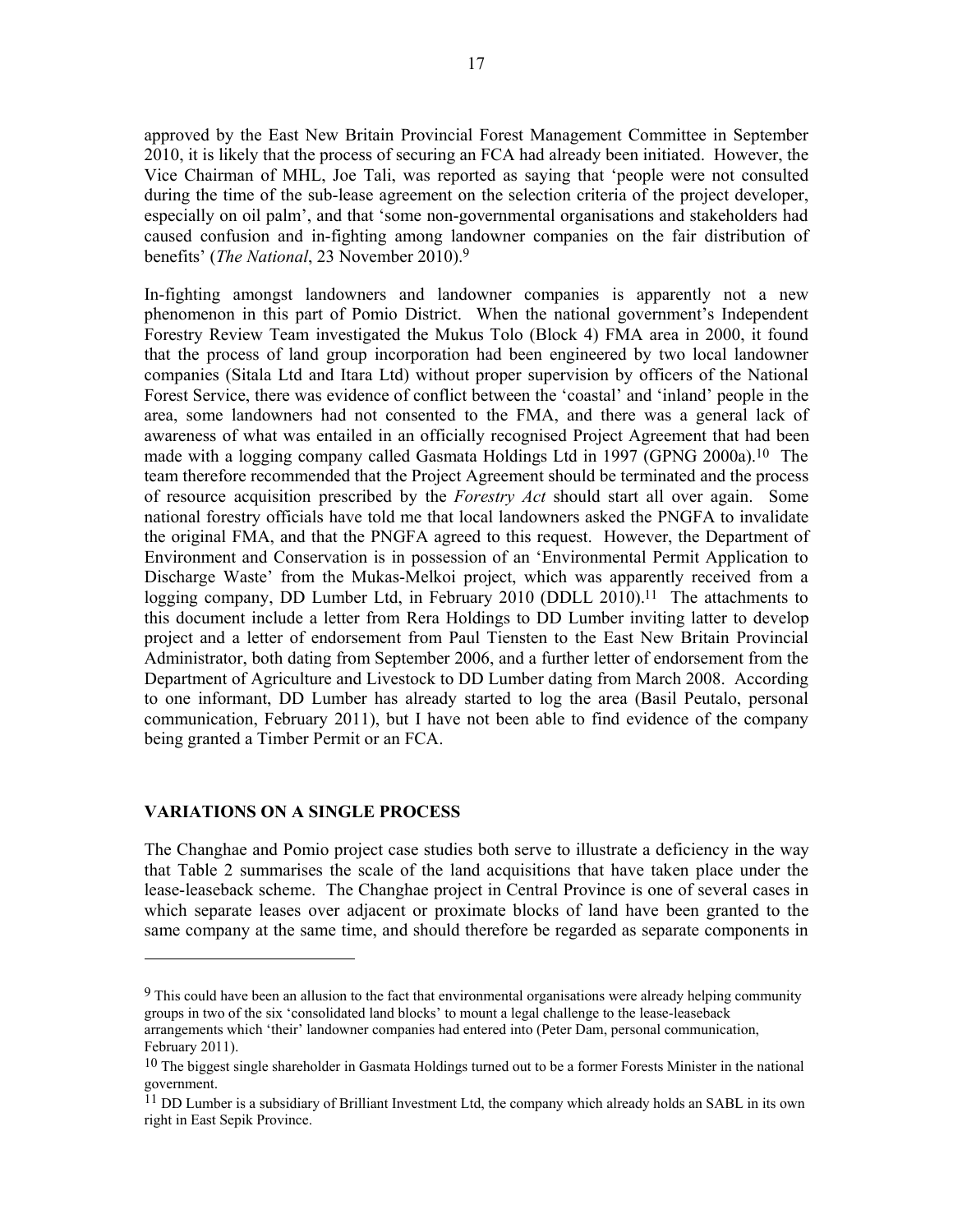a single process of land acquisition. In the Changhae case, two out of seven SABLs in Central Province covered 'very small' areas of less than 100 hectares, while the other five covered 'medium' sized areas of between 1000 and 10,000 hectares, and they are shown as such in Table 4, but the total area of land acquired for this project through a single process was a 'large' area of more than 10,000 hectares. The Sigite-Mukus case illustrates the further possibility that a single project may involve the grant of several SABLs to different corporate entities, on different dates, in respect of areas of land which may not be adjacent to each other, even if they are located in the same district. Unfortunately, we do not yet have sufficient information to determine the total number of projects which embrace the 69 SABLs recorded in Tables 1 and 2.

The three local case studies also serve to show that the dates on which SABLs are granted may not bear a constant relationship to the points in time at which the planning of specific projects actually started. It is not clear when the Governor of Central Province first conceived of the Baina project, but it is quite possible that this happened after the original plans for the Changhae and Sigite-Mukus projects had been put in place in the first two years following the national elections of 2002. So while Table 1 appears to show a steady increase in the rate of corporate land acquisition under the lease-leaseback scheme, this may partly reflect a differential rate of progress in the implementation of several projects conceived by key members of the ruling government coalition at roughly the same time.

Nevertheless, it should not be inferred that these three case studies are somehow representative of a larger bundle of projects initiated by the Somare government during the period between the national elections of 2002 and 2007. There are several reasons to regard the Changhae biofuel project as a unique experiment, rather like the carbon trading proposal over the Kamula Doso forest area, albeit covering a much smaller area of customary land. Although there are other project proponents who have talked about the production of biofuels, none has so far proposed the cultivation of cassava for this purpose, nor has any announced an intention to build an ethanol plant in PNG. Changhae is so far the only Korean company to associate itself with a project being developed under the lease-leaseback scheme, and this project is one of very few 'large' projects which cannot be counted as 'agroforestry' projects because the land covered by the leases does not contain any native forests with unexploited commercial timber resources. The Baina project and the two Pomio projects, by contrast, do bear a strong mutual resemblance, and do seem to be quite typical of a larger bundle of largescale 'agroforestry' projects.

From what is known about this larger bundle of projects, it is possible to infer the normal form of a political and bureaucratic approval process which now leads towards the grant of a Forest Clearing Authority (FCA) under Section 90B of the *Forestry Act*. This begins with a process of land group incorporation. By the end of 2010, there were more than 16,000 incorporated land groups registered with the Lands Department under the terms of the *Land Groups Incorporation Act*. Most of these groups had been established in anticipation of a logging project, some with active support from officers of the National Forest Service working to comply with the terms of the *Forestry Act*, others under the influence of past, present or potential members of the national parliament, often working in alliance with the present or future directors of landowner companies in which the land groups themselves or other landowner companies may turn out to be shareholders, and sometimes working in alliance with logging companies or 'development partners' who already have an interest in the exploitation of local forest resources. Sitting members of parliament, especially those aligned with the ruling government coalition, often seem to have played a crucial role in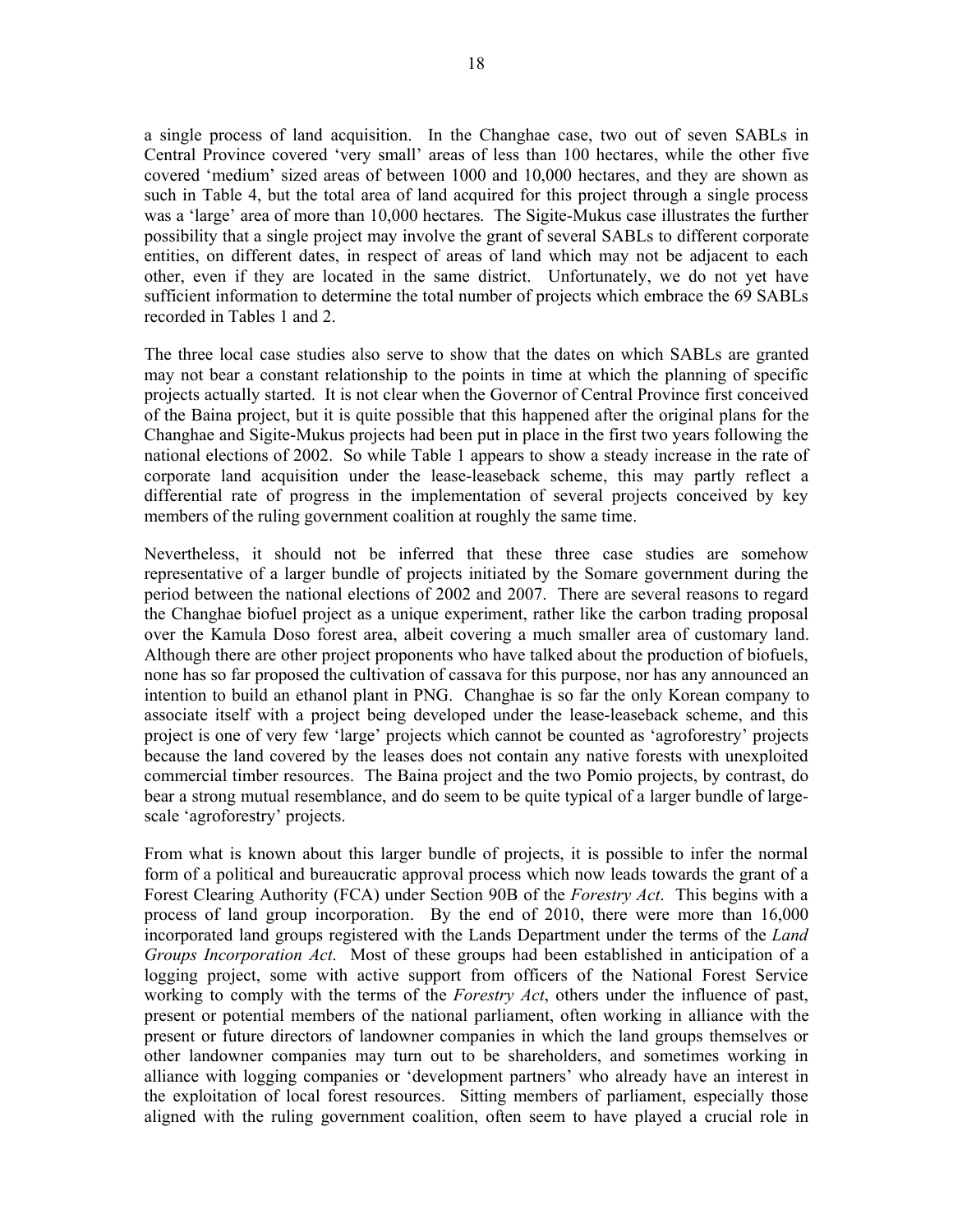facilitating the process through which a set of land group certificates is presented to the Lands Department in support of an application for 'their' land to be leased back to a company of 'their' choice. By the time this happens, the logging companies or 'development partners' will almost certainly be party to the process. In theory, officers of the Lands Department should undertake a 'land investigation' in order to establish the connection between the land group certificates and the customary land under consideration before granting an SABL. However, the relevant Land Investigation Reports have rarely, if ever, come to light, if indeed they exist at all, nor is it possible to establish the extent to which the purpose of the leaseback has been specified in the proposal submitted on behalf of the land groups who are leasing their land to the State.

Once the leaseback has been gazetted, if not before, the 'development partner' submits an 'agroforestry' project proposal to the Department of Agriculture and Livestock. Officers of this department may or may not consult the National Agriculture Development Plan (GPNG 2007a) to see if the proposal conforms with its priorities, but in any case, this plan does not set any location-specific priorities for the conversion of native forests to large-scale agricultural land use (McCrea 2009). However, in order to comply with Section 90B of the *Forestry Act*, officers of this department should conduct some form of 'awareness' activity with landowners and other stakeholders to establish the extent of local support for the project. There is some evidence of this activity being undertaken, but the outcomes are not clearly documented. These are likely to be occasions on which the local member of parliament delivers a speech of encouragement to his band of loyal supporters, preferably in the company of other political and bureaucratic heavyweights from the national and provincial centres of political power. If these ceremonies are well attended, the speeches may be reported in the national newspapers.

Once the Department of Agriculture and Livestock has placed its stamp of approval on an 'agroforestry' project proposal, the proponents attach this to their application for an FCA. The application should be vetted by officers of the NFS and then considered by members of the NFB in order to establish its compliance with the guidelines that pertain to Section 90B (GPNG 2008a). The project needs to be approved by the relevant Provincial Forest Management Committee, but this body is unlikely to dissent from the preferences of local members of parliament who are members of the ruling national government coalition. The Department of Environment and Conservation may also be asked to grant an Environment Permit for the project, but it is not clear who decides whether such a permit needs to be obtained.12 The records of the PNGFA show that an Environment Permit had been granted for nine of the 22 applications represented in Table 4, including eight of the twelve cases in which an application was associated with a lease-leaseback arrangement. Six FCAs had been granted in the absence of an Environment Permit, but none of these was associated with a lease-leaseback arrangement. In three cases where this association was present, the grant of an FCA had apparently been held up because an Environment Permit had not yet been granted.

<sup>12</sup> Environment Permits are issued under the terms of the *Environment Act* of 2000. The Secretary for Environment and Conservation is notionally responsible for deciding whether project proponents need to submit an Environmental Impact Statement before such a permit is granted. Environmental Impact Statements are normally required for all large-scale logging operations.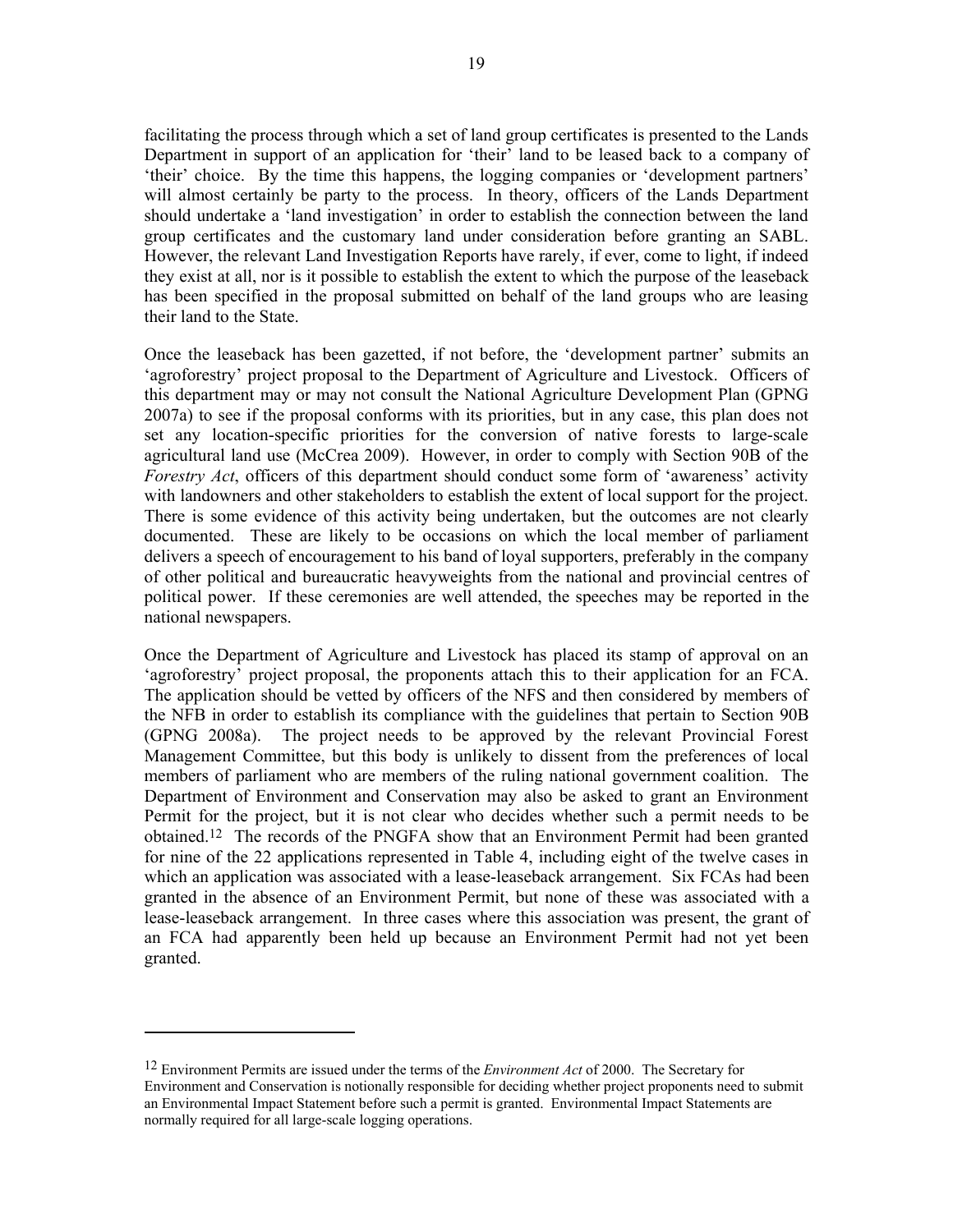When the National Forest Board decides that there are no further bureaucratic (or legal) obstacles to the grant of an FCA, it can still attach various conditions to the grant which specify how much of the area in question can be clear-felled for conversion to agricultural land use or logged selectively in order to provide additional finance for the proposed development. PNGFA records indicate that performance bonds of between K100,000 and K890,000 had been levied on at least eight of the 14 'agroforestry' projects to which an FCA had been granted by April 2010. Officers of the NFS are meant to monitor the compliance of the developers with the conditions attached to each FCA, just as they are meant to monitor the compliance of mainstream logging operations with the PNG Logging Code of Practice (GPNG 1995). However, serious doubts remain over their capacity to perform either of these tasks with due diligence, and it is not clear whether the customary owners of the trees harvested under an FCA which is granted under a lease-leaseback arrangement receive any of the timber royalties to which they would be entitled under the conditions attached to the grant of a regular Timber Permit for a selective logging operation (Bob Tate, personal communication, October 2010).

According to reports from the company engaged by the PNG government to monitor raw log exports, about 400,000 cubic metres of logs with a combined value of roughly K70 million were exported from the areas represented in Table 4 over the three years from 2007 to 2009 (SGS 2008, 2009, 2010).13 About 70 percent of these logs came from areas over which a leaseback has been gazetted, but in three cases (all in New Ireland Province), log exports seem to have begun before or without the grant of an FCA, which seems to be somewhat irregular. There is anecdotal evidence of logs being (illegally) harvested in some of the other areas over which a leaseback has been gazetted, whether or not an application has been made for an FCA, but the true extent of such activity is unknown. The 400,000 cubic metres recorded in official statistics represent less than 6 percent of all the raw logs officially exported from PNG over that three-year period, so the logging associated with 'agroforestry' projects still seems far less significant than the selective logging operations authorised under regular Timber Permits. However, the PNGFA established a new incentive for logging companies to associate themselves with 'agroforestry' projects when it released a new version of the National Forestry Development Guidelines in 2010 (GPNG 2009). These guidelines state that Timber Permits will henceforth only be granted for selective logging operations in which the entire log harvest is processed onshore, whereas raw log exports will still be allowed under an FCA. Although there are some notable exceptions, the available evidence suggests that the average lapse of time between the gazettal of an SABL, the grant of an FCA, and the start of actual log export operations in an 'agroforestry' project is at least two years. Given the fact that three quarters of the total area of customary land leased back to private companies since 2004 has been converted since the beginning of 2009 (see Table 1), it would be reasonable to expect continued growth in the number of applications for FCAs over areas already covered by SABLs in the period after April 2010.

In March 2010, PNG's National Executive Council is thought to have endorsed a climate change policy document which called for a moratorium to be imposed on the further grant of SABLs pending the conduct of an inquiry into the political and bureaucratic process through which existing leases had been granted (GPNG 2010a: 29). The reason for this recommendation was that the PNG government has played a leading role in seeking compensation from the international community for actions taken to reduce carbon dioxide

 $\overline{a}$ 

<sup>&</sup>lt;sup>13</sup> These figures do not include the 30,000 cubic metres exported by Nasyl No. 98 from the Baina project area.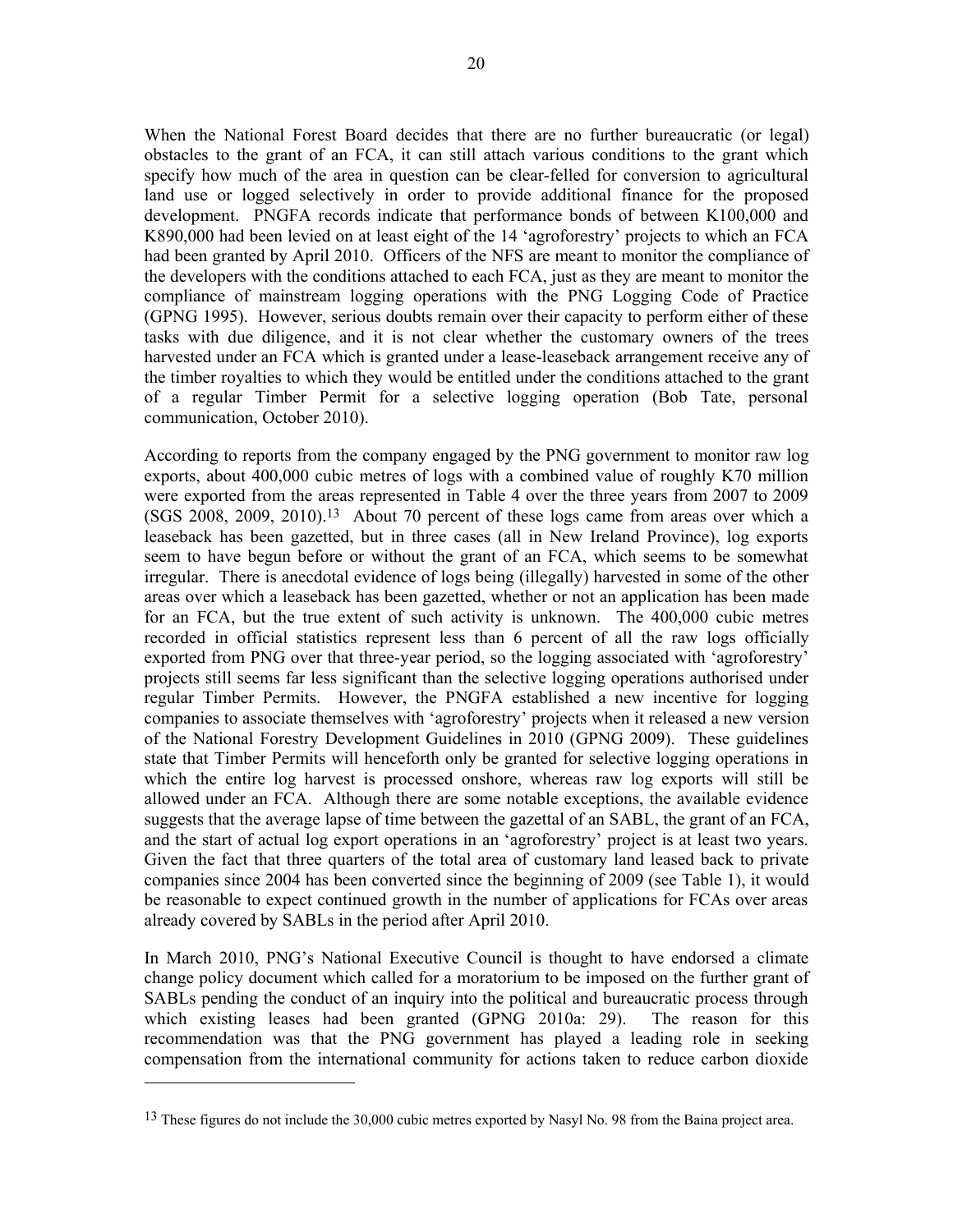emissions from the process of deforestation and forest degradation in so-called 'rainforest nations'. If it were to seem that the government was actively promoting this very process through its endorsement of a new generation of 'agroforestry' projects, it might be harder to convince the international community that it was acting in good faith (Filer 2010). An Agriculture Sector Working Group was indeed established to investigate the workings of the lease-leaseback scheme in the promotion of 'agroforestry' projects, and three of the four government agencies involved in the process sent representatives to its meetings, while the Lands Department was notable by its absence (Valentine Thurairajah, personal communication, May 2010). I have not sighted any documentary record of the group's deliberations, but between April and December 2010, the Lands Department granted twelve SABLs to private companies over a combined area of 1.9 million hectares of what had formerly been customary land. In November 2010, a newspaper article quoted the Secretary for Justice making a public declaration that the Department's actions in this regard were 'totally corrupt', because '[o]fficers and certain rouge [sic] landowners are colluding and conniving with each other to sell off customary land for their own benefit and interest while the majority of landowners are left out' (*Post-Courier*, 11 November 2010).

## **SPECTRES OF CORRUPTION AND CONSPIRACY**

Whatever the Secretary for Justice might think about the Lands Department, the corruption or incompetence of that agency's officers is not sufficient to explain the rising tide of land tenure conversions under the lease-leaseback scheme since 2004. So what are the larger political and economic forces behind this recent land grab? There is a pervasive populist policy narrative in PNG which simply blames the foreign agents of global capitalism – especially the logging industry, the oil palm industry, the World Bank and other members of the 'donor community'. By this account, a treacherous band of national politicians and public servants has been corrupted by an international conspiracy to steal the birthright of the rural masses, and the task of exposing and defeating this conspiracy now lies with a small but heroic band of true nationalists who know that genuine rural development entails the maintenance of customary land rights. Behind this policy narrative there are three key assumptions – the assumption of a common capitalist interest in the process of globalization, the assumption of dependency at the level of the nation-state, and the assumption of innocence or ignorance at the level of the rural community. But closer scrutiny of the political forces at work around the leaseleaseback scheme reveals some interesting points of weakness in all three of these assumptions, and therefore suggests the need for a rather more complex policy narrative.

Let us begin with the oil palm industry. It may be true that the established operators of PNG's five major oil palm schemes were partly responsible for inspiring the recent land grab through their innovative use of the lease-leaseback scheme to establish 'mini-estates' on customary land in the late 1990s. However, their use of the scheme has consistently placed all SABLs in the hands of incorporated land groups representing relatively small groups of customary landowners, and not in the hands of landowner companies (let alone foreign companies) whose directors purport to represent the interests of much larger groups. Oil palm industry representatives and consultants have played a significant role in opposing what they perceive as a perversion of the same scheme, not only because it seems to entail the alienation of much larger areas over longer periods of time, but also because the perpetrators seem to have saved themselves the very considerable expense of securing the informed consent of all the customary owners.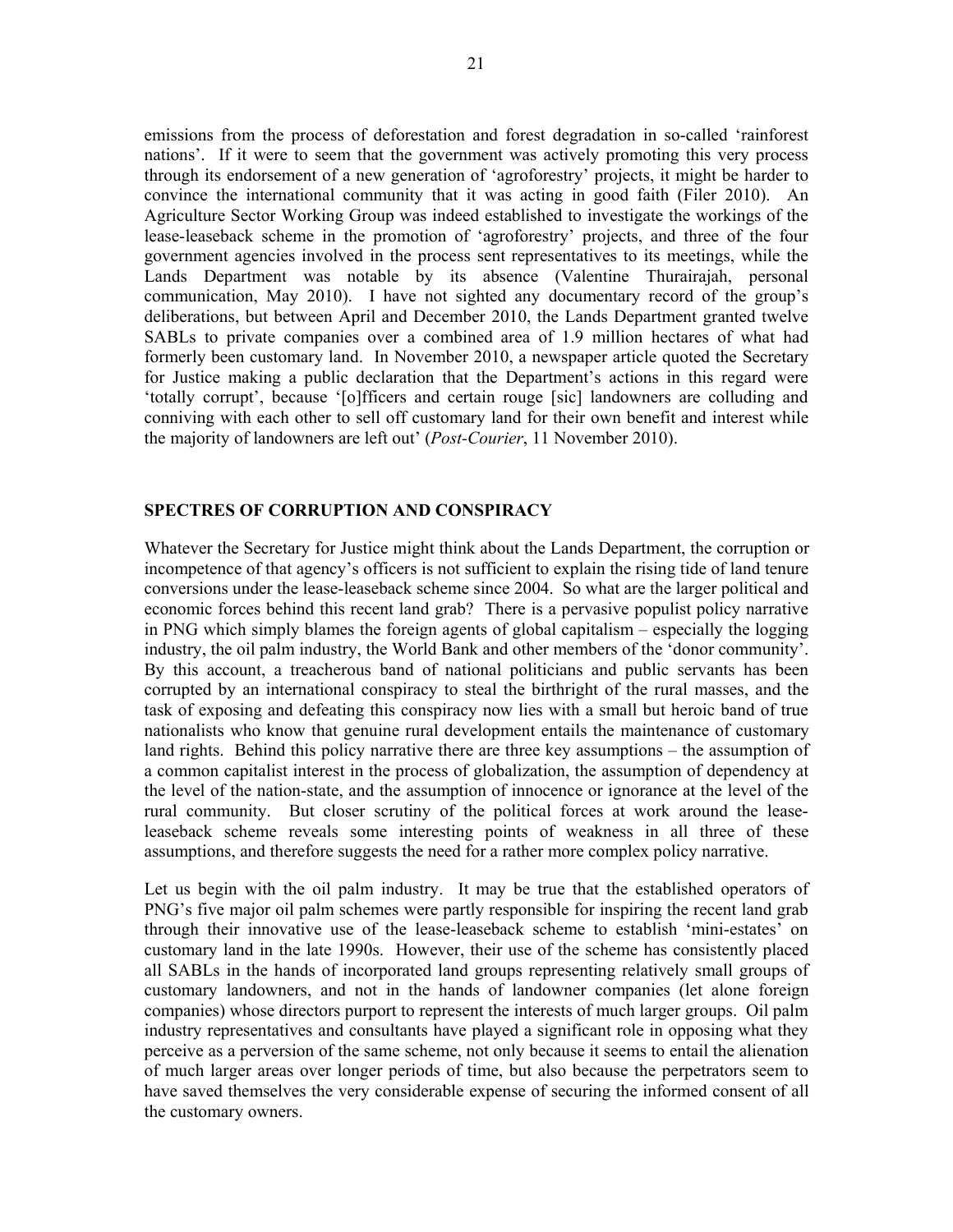Abuse of the lease-leaseback scheme by third parties puts another weapon in the hands of populists who already believe that foreign oil palm companies are enemies of the people and their natural environment. But it also poses another threat to the established oil palm industry because some of these third parties justify their abuse of the lease-leaseback scheme in terms of a national ambition to expand the ranks of the oil palm establishment, which is accompanied by an expectation that current members will sell them oil palm seedlings to start their new business ventures. However, the two companies currently responsible for the whole of PNG's palm oil exports – New Britain Palm Oil Ltd (NBPOL) and Hargy Oil Palms Ltd – have recently been certified for their compliance with the national version of the standards established by the Roundtable on Sustainable Palm Oil (RSPO 2008). This means that both companies have placed themselves under an obligation to ensure that their activities do not lead, directly or indirectly, to the clearance of native forests, especially those with high conservation value. This creates a particular problem for NBPOL, for it is not only the dominant player in the current palm oil export industry, but also a major producer and exporter of oil palm seed. NBPOL therefore faces another form of reputational risk if it agrees to sell seed or seedlings to the promoters of so-called 'agroforestry' projects which not only involve the clearance of native forests under Forest Clearing Authorities, but might turn out to be little more than short-term logging projects approved on a false pretext. The established industry's concern about the true motives of the companies which have secured SABLs for the development of such projects is not only based on suspicion of the methods by which they have gained access to customary land, but also on doubts about the technical and economic feasibility of their agricultural project proposals.14 The new land grab therefore constitutes a form of double jeopardy for PNG's oil palm industry.

If representatives of the oil palm industry believe that the new land grab is a ploy by the logging industry to gain rapid access to additional areas of native forest by circumventing the normal process of resource allocation prescribed by the *Forestry Act*, their suspicions may have been amplified by a recent report commissioned by PNG's Forest Industries Association (FIA). This report argues that the economic interests of the rural population will best be served by a substantial increase in the area of native forest replaced by oil palm estates, regardless of the self-serving postures adopted by the Roundtable on Sustainable Palm Oil, and applauds a project somewhere in East New Britain Province where local landowners wish to 'lease back forest land of 45,000 hectares for planned development, including an initial 12,000 hectares of oil palm over 5 years' (ITS Global 2010: 11).15 Now this might count as evidence of a rift between the logging industry and the oil palm industry on the question of native forest clearance, but does it count as evidence that the logging industry is responsible for the new land grab?

In the populist policy narrative, PNG's logging industry is commonly represented as a sort of criminal syndicate whose godfather or mastermind is the Malaysian company, Rimbunan Hijau (RH) (Greenpeace 2004; CELCOR and ACF 2006). For their part, RH and the FIA have produced a counter-narrative which portrays the industry's opponents as an equally united, and equally sinister, consortium whose godfather or mastermind is the World Bank (ITS Global 2006). These two narratives conspire to represent PNG's forest policy domain as

<sup>&</sup>lt;sup>14</sup> Industry sources estimate that the capital cost of an entirely new oil palm scheme in PNG would be close to US\$100 million, and the investment would only make sense if the investor had guaranteed access to 30,000 hectares of land (Ian Orrell, personal communication, February 2011).

<sup>&</sup>lt;sup>15</sup> This is apparently a reference to the Sigite-Mukus project.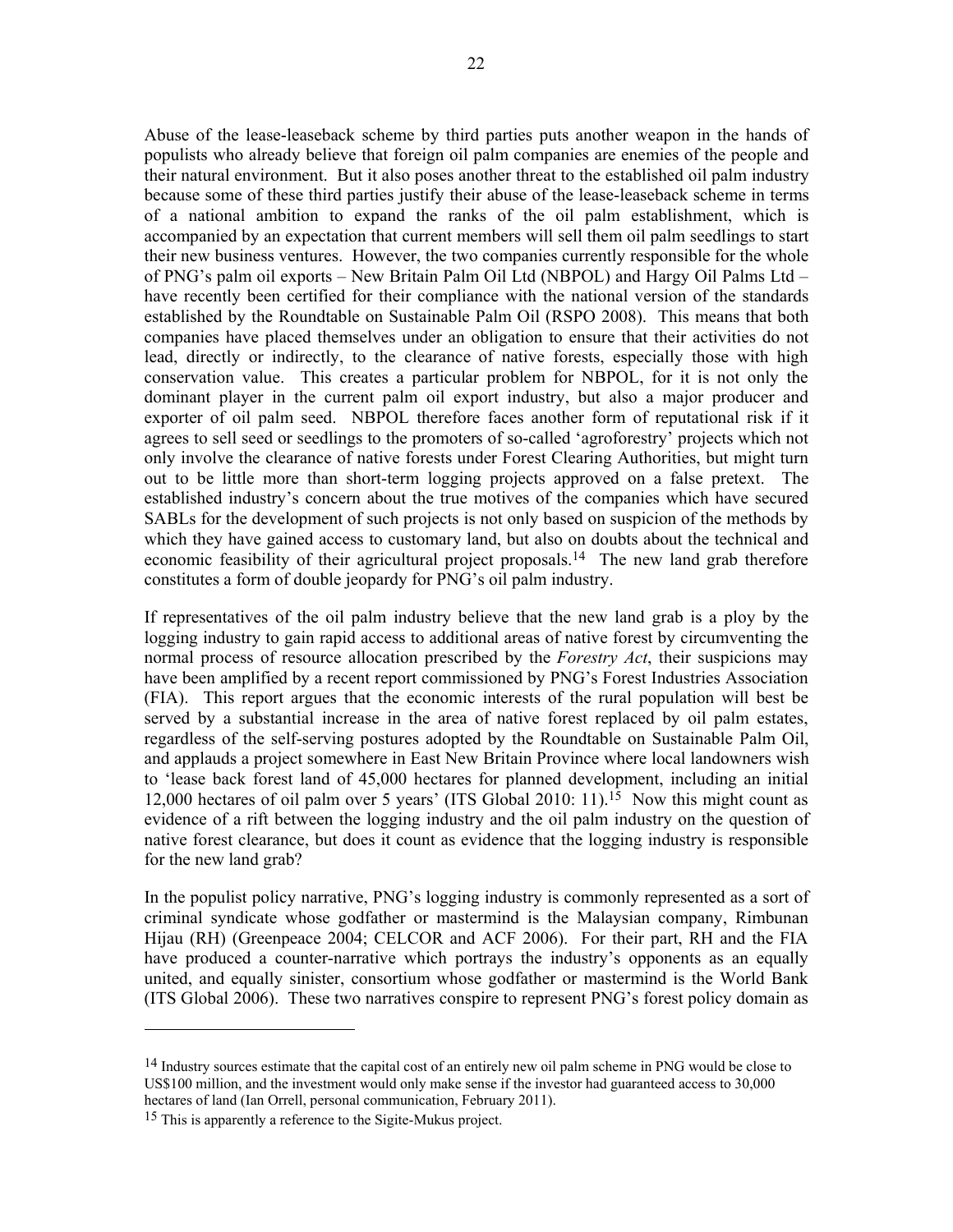the site of a war between two foreign armies which began with the report of a national commission of inquiry into forest industry corruption in 1989, and rapidly gathered steam as the World Bank assumed responsibility for coordinating donor inputs to PNG's forest policy reform process in the early 1990s, while RH established its current position as the country's biggest logging company at the same time (Filer 1998, 2000). In this representation of the policy process, the World Bank and its allies suffered a significant defeat in 2005, when the Somare government's refusal to implement all of the recommendations made by the donorfunded Independent Forestry Review Team led to the cancellation of the PNG Forestry and Conservation Project.16 With the Bank's leverage lost and its local allies in disarray, RH and its allies in the logging industry have successfully lobbied for a number of changes in the legal and fiscal regime which governs their operations. However, it is much harder to demonstrate that RH and the other big logging companies which belong to the FIA have stood to benefit from the new land grab, nor is there any evidence that they were instrumental in securing the amendments made to the *Forestry Act* in 2007 to facilitate the grant of Forest Clearing Authorities.

The Sigite-Mukus project in East New Britain is the only 'agroforestry' project in which RH or one of its subsidiaries has been identified as the 'development partner' responsible for securing an FCA. There is only one other case where a member of the FIA (Vanimo Jaya Ltd) is known to have played this role. Most of the logging companies which have entered into partnerships with landowner companies holding SABLs are not members of the FIA, and many have never been granted a Timber Permit by the PNGFA. It is true that most of these companies have Malaysian directors or shareholders with Chinese names, just like RH and some of the other well-established logging companies in PNG, but this does not prove that all such individuals are officers in an underground army commanded by Datuk Tiong Hiew King and his family from their base in Sarawak. There are several recent cases in which Malaysian logging companies have been in competition for Timber Permits, and the bigger companies have not been consistently victorious. The selection of development partners (or logging contractors) in areas covered by SABLs is apparently subject to a similar form of competition. In the largest single area so far covered by an SABL, the Kamula Doso forest area in Western Province, it is clear that the lease-leaseback arrangement was part of a scheme to prevent RH from gaining control of its timber resources. RH has made no secret of its agricultural investments in other countries, including three oil palm schemes in Sarawak, but the balance of its PNG portfolio has been moving from rural to urban areas. The company's most recent investment in PNG's national capital is a 'billion-kina project' known as Vision City, which already contains the largest shopping mall in the Pacific island region, and will shortly be expanded to include 'an office tower block, service apartments, a hotel and convention centre' (*The National*, 14 September 2010).17 Whatever the ultimate cost of this investment, it far outweighs the profits which the company makes from exporting about 100 million US dollars' worth of raw logs and processed timber products each year.18

<sup>16</sup> Implementation of this project had been a condition of the Governance Promotion Adjustment Loan which the Bank provided to Somare's predecessor in 2000 (Filer 2004; World Bank 2006).

<sup>&</sup>lt;sup>17</sup> RH also owns the newspaper in which this story was published.

<sup>18</sup> In 2006, the company's exports of processed timber products had an FOB value of more than US\$26 million, while the value of its raw log exports (about 40 percent of PNG's total log exports in 2006) was about US\$68 million (ITS Global 2007).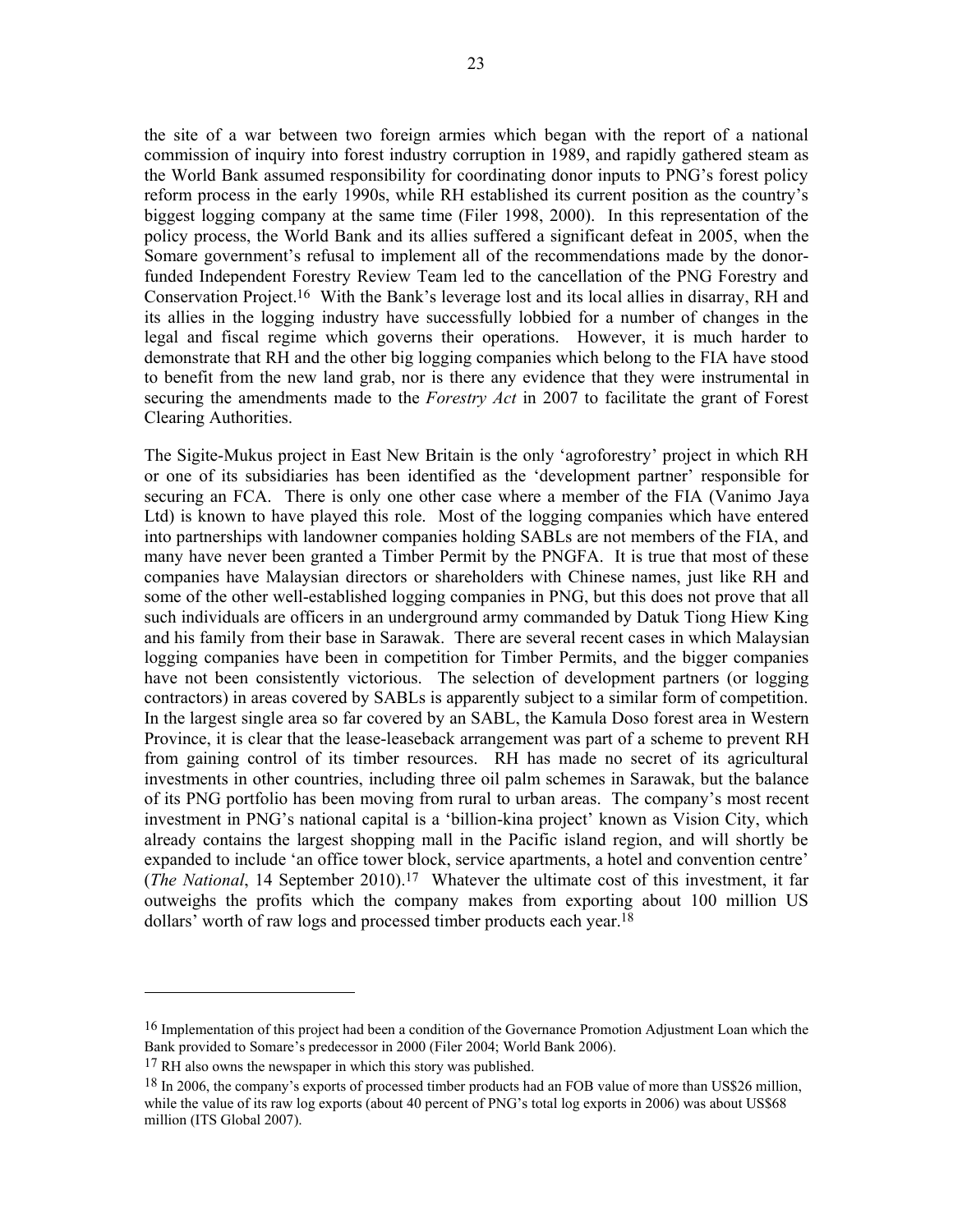In its capacity as a logging company, RH might be thought to share the interest of other wellestablished logging companies in maintaining the process of centralised resource acquisition and allocation prescribed under the *Forestry Act*. Members of the FIA have some influence over this process because their peak body has a seat on the National Forest Board. The party line espoused by the FIA is that its own members are pillars of industrial respectability whose own interests are best served if they can help the PNGFA to stop the dodgy operators outside the association from bending or breaking the rules to their own advantage. Needless to say, this argument has no traction with conspiracy theorists on the other side of the policy war, but the history of the Baina 'agroforestry' project suggests that it does have some merit. The objections made to that project by members of the FIA and the NFB seem to have been the main trigger for the amendments made to Sections 90A-E of the *Forestry Act* in 2007. For the mainstream logging companies, the approval of FCAs represents a continual reduction in the size of the national forest estate that might be made available for selective logging on a 'sustainable' (rotational) basis through the grant of Timber Permits under Forest Management Agreements. The rules governing the allocation of Timber Permits are fairly clear and fairly familiar to the logging industry, but there is no equivalent set of rules to govern the choice of logging contractors by holders of SABLs. This does not necessarily mean that the big logging companies have a vested interest in slowing down the rate of native forest clearance; it only means that they would like to have a National Forest Plan that clearly tells them which native forest areas belong to a semi-permanent national forest estate, and which areas can be clearfelled and converted to agricultural use (Bob Tate, personal communication, October 2010). It is true that the new set of National Forestry Development Guidelines (GPNG 2009) have created a new incentive for all logging companies to compete for FCAs if they want to carry on exporting raw logs and save themselves the cost of building more plywood or veneer factories, but there is no reason to suppose that the logging industry itself has lobbied for this change in national policy.

Given the history of antagonism between RH and the World Bank, or between the logging industry and the 'donor community', it might seem rather odd that a populist policy narrative paints both sides into the same corner when it seeks to explain the recent land grab. The explanation can be found in a widespread belief that the World Bank has been pushing the PNG government to alienate or 'mobilize' customary land for more than three decades (Anderson 2003). It is certainly true that the World Bank supported the original invention of the lease-leaseback scheme in 1979, but of far greater significance is the memory of an epic struggle over the 'land reform condition' supposedly attached to the Bank's Economic Recovery Program loan to the PNG government in 1995. The condition in question supposedly called for the completion of 'framework legislation for customary land registration' and the completion of programs to register customary land in two provinces (East Sepik and East New Britain). A number of academic commentators have suggested that the Bank would have got its way with the government if it had not been for a storm of popular protest (Lakau 1997, Holzknecht 1999, Ploeg 1999). There was also speculation that proposed amendments to the *Land Registration Act 1981* were part of a plot by national politicians to use the amended law to lease huge tracts of customary land to foreign companies (Aid/Watch 1995) or even to offer it up as security for the World Bank loan itself (Kavanamur 1998).

There is evidence that the relevant policy condition had been dropped from the structural adjustment loan before the popular protest erupted, but the organizers of this protest still saw it as a way to mobilize opposition to the whole of the structural adjustment program (Filer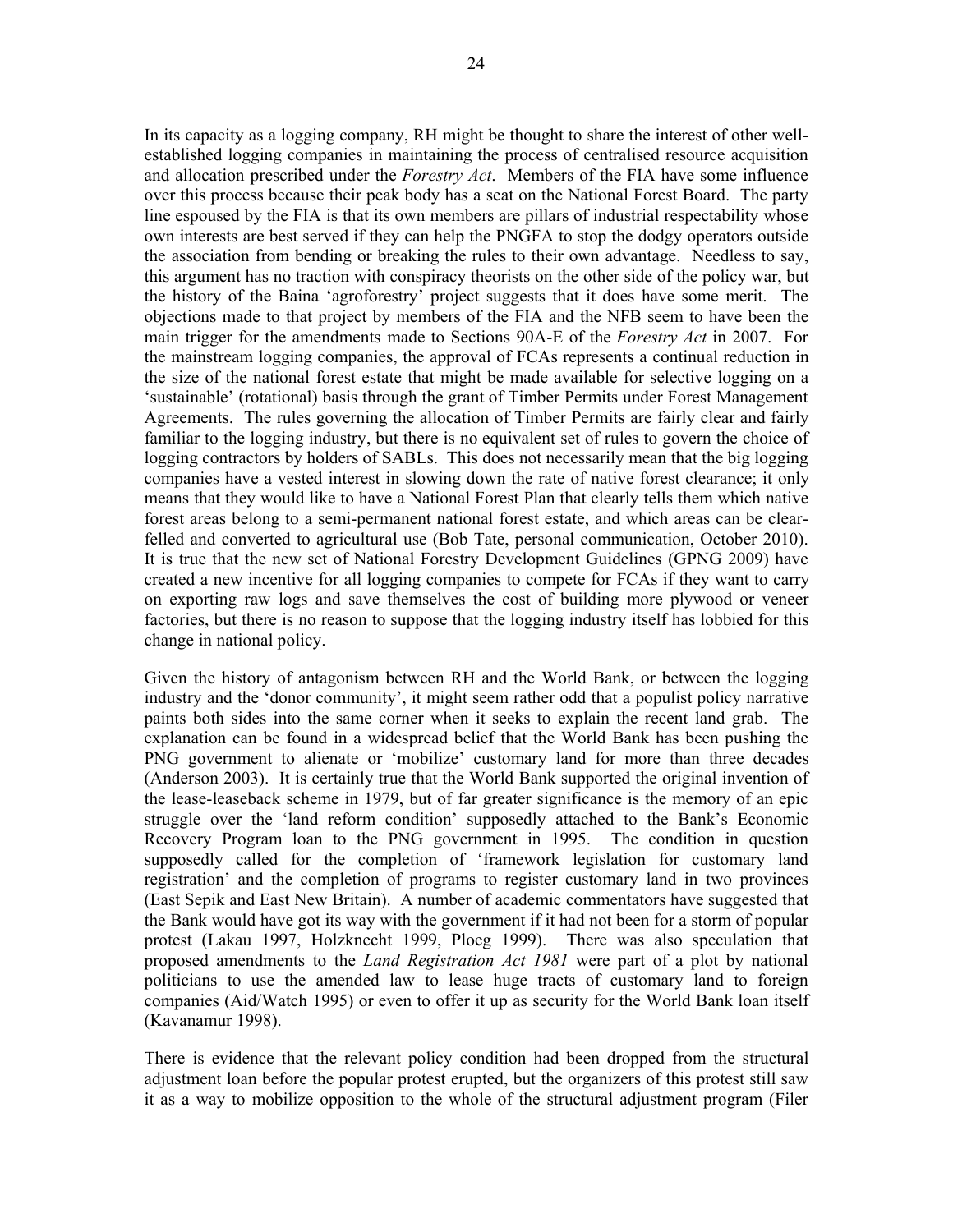2000: 32-3). Be that as it may, the Bank's interest in this particular piece of conditionality can be ascribed to a certain level of impatience at the slow progress made by the Lands Department in the implementation of a Land Evaluation and Demarcation Project, followed by a Land Mobilisation Program, which had been substantially financed by the Bank and the Australian government since 1986 (ibid.: 34). This might seem to confirm that there was indeed a longstanding donor conspiracy to create a new market in titles over customary land. However, the conspiracy theorists tend to overlook the fact that a legal mechanism for the voluntary registration of customary land by incorporated land groups had been recommended in 1973 by a Commission of Inquiry into Land Matters whose mandate was to establish an indigenous alternative to the body of land laws inherited from the Australian colonial administration (GPNG 1973; Bredmeyer 1975; Ward 1983). A substantial new body of land laws, including the *Land Groups Incorporation Act 1974*, was enacted shortly afterwards, but no changes were made to colonial legislation relating to the registration or alienation of customary land, and that is why the lease-leaseback scheme was introduced as a stop-gap measure in 1979.

Thirty years later, in March 2009, PNG's national parliament finally passed a series of amendments to the *Land Registration Act 1981* and the *Land Groups Incorporation Act 1974*  which promised to complete the process of land reform recommended by the Commission of Inquiry. After the events of 1995, the World Bank and the Australian government were both careful to distance themselves from the policy process which led to these legal innovations. The Australian government aid agency has continued to make noises about the need to bridge the gap between modern and customary forms of land tenure in order to meet the needs of indigenous people and 'potential investors' in the Pacific island region (AusAID 2006: 81-8), and even commissioned a two-volume study on this subject as part of its 'Pacific Land Program' (AusAID 2008). However, the National Land Development Taskforce (NLDT) that was instituted by the PNG government in 2005 adopted the same nationalist mantle as the earlier Commission of Inquiry, and was equally keen to avoid the spectre of subordination to any foreign influence (Levantis and Yala 2008; Manning 2008). Some members of the donor community were no doubt very pleased when the report of the NLDT re-emphasized the need to mobilize customary land for the achievement of national development objectives (GPNG 2007b), but there is no sign of a foreign hand in the drafting of the legislation that followed (GPNG 2008b). This was largely the work of the present Secretary for Justice, in his previous incarnation as the head of the PNG's Constitutional and Law Reform Commission. And one likely reason for his recent outburst about the corruption of the Lands Department is that his new legislation should have made the lease-leaseback scheme redundant, since customary landowners should now be able to register their own titles to their own customary land without granting any sort of title to the State.

In the populist policy narrative, no amount of nationalist sentiment can save the PNG government from its role as a neo-colonial agent of foreign capital. A Lands Department which cannot be trusted to manage the lease-leaseback scheme for the benefit of customary landowners could surely not be trusted to manage a new scheme for the registration of customary land titles, and even if it could, registration would only be another stage in the process of alienation (Anderson and Lee 2010). However, one does not have to be an outright opponent of registration to question the Department's capacity to implement the newly amended legislation. Several members of the NLDT are known to share this concern, and elements within the PNG government have quietly diluted some of their nationalist sentiment by asking the Australian government to assist in reforming the current system of land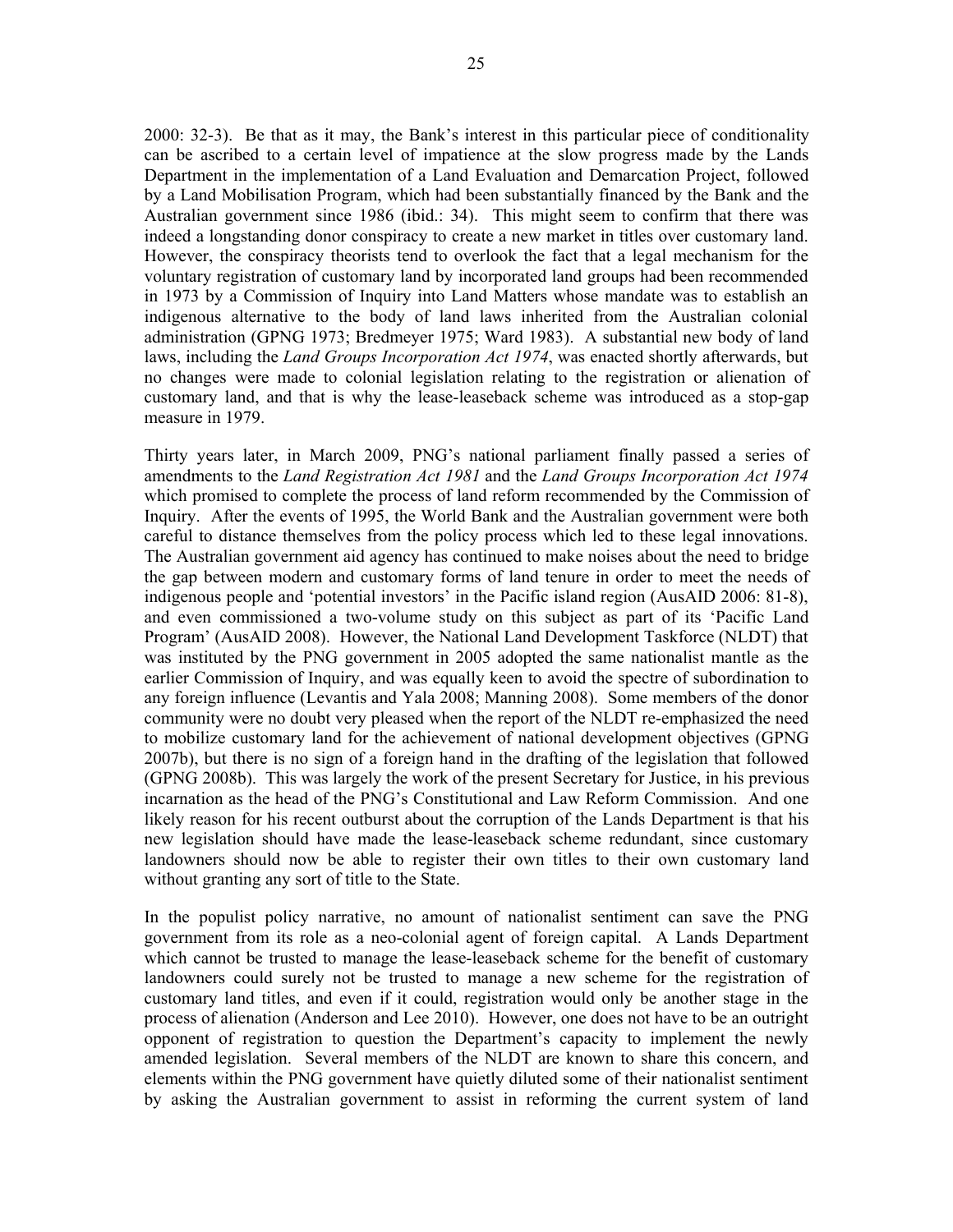administration. To which the response of the Australian government has so far been to say that it can only lend a hand if the hand stays out of sight, especially while the World Bank's hands are still firmly tied behind its back.

Domestic political champions of the land grab may also have come to realize that the Lands Department currently lacks the capacity to mobilize large areas of customary land by assigning registered titles to hundreds or thousands of incorporated land groups, because the amendments made to the *Land Groups Incorporation Act* require that all existing land groups be reincorporated within a five-year period, and their reincorporation entails the production of far more information about their membership, their assets, and their internal deliberations than was previously necessary. Under the amendments made to the *Land Registration Act*, a land group wishing to register all or part of its land then has to submit a 'registration plan' to the newly created office of the Director of Customary Land Registration in the Lands Department. The plan has to include a description of 'the land or parcels of land owned absolutely under customary tenure by the customary group' and (where necessary) 'the names of such individuals or customary groups which established derivative interests in the land, including the boundaries of the parcels of such land and the nature of the interest'. On receipt of an ILG's registration plan, the Director then has to 'conduct such investigations as are necessary to verify the membership of customary groups' and 'make such inspections of the land, together with appointed representatives of such customary groups as are necessary to verify the identity and the boundaries of parcels of land claimed by such customary land group as stated in the registration plan'. He or she will then make any necessary revisions to the registration plan in consultation with the Regional Surveyor (mainly to ensure there are no existing titles over the land in question) and notify the public in case of any objections. If there are no objections, the Director will then issue a Certificate of Title to the land group on the basis of the Final Registration Plan, and customary law will then cease to apply to the land in question except in matters of inheritance. All this makes the lease-leaseback scheme look like a proven method of releasing land from the constraints of customary law with a lot less fuss and bother, even if officers of the Lands Department honestly perform the roles assigned to them by the relevant provisions of the *Land Act*.

The public statements made by the domestic champions of the new land grab make it quite clear that they believe themselves to be the agents of a genuine agricultural revolution in PNG. Furthermore, the way in which senior ministers in the Somare government have gone about the business of inserting this land grab into national and sectoral development strategies is testament to the liberating effects of the country's mineral resource boom, because the surge in tax revenues from the extractive industry sector has enabled them to ignore the policy prescriptions of foreign experts employed by the aid industry.19 The policy and planning documents which authorize the National Land Development Program and the National Agriculture Development Program are both presented to the public as home-grown charters for the liberation of rural land and labour from the inefficiencies of subsistence agriculture (GPNG 2007a, 2007b). Both documents express a preference for land to be liberated by the voluntary registration of group titles, but both also stress the need for rapid conversion on a large scale, and neither makes any negative statement about the potential uses of the leaseleaseback scheme. The same silence is present in the Development Strategic Plan produced

<sup>&</sup>lt;sup>19</sup> In 2002, the year in which the Somare government came to power, the value of PNG's mineral exports was just over K4.4 billion (US\$1.1 billion.). In 2007, the year in which it returned to office after national elections, the value of mineral exports was almost K10.9 billion (US\$3.8 billion).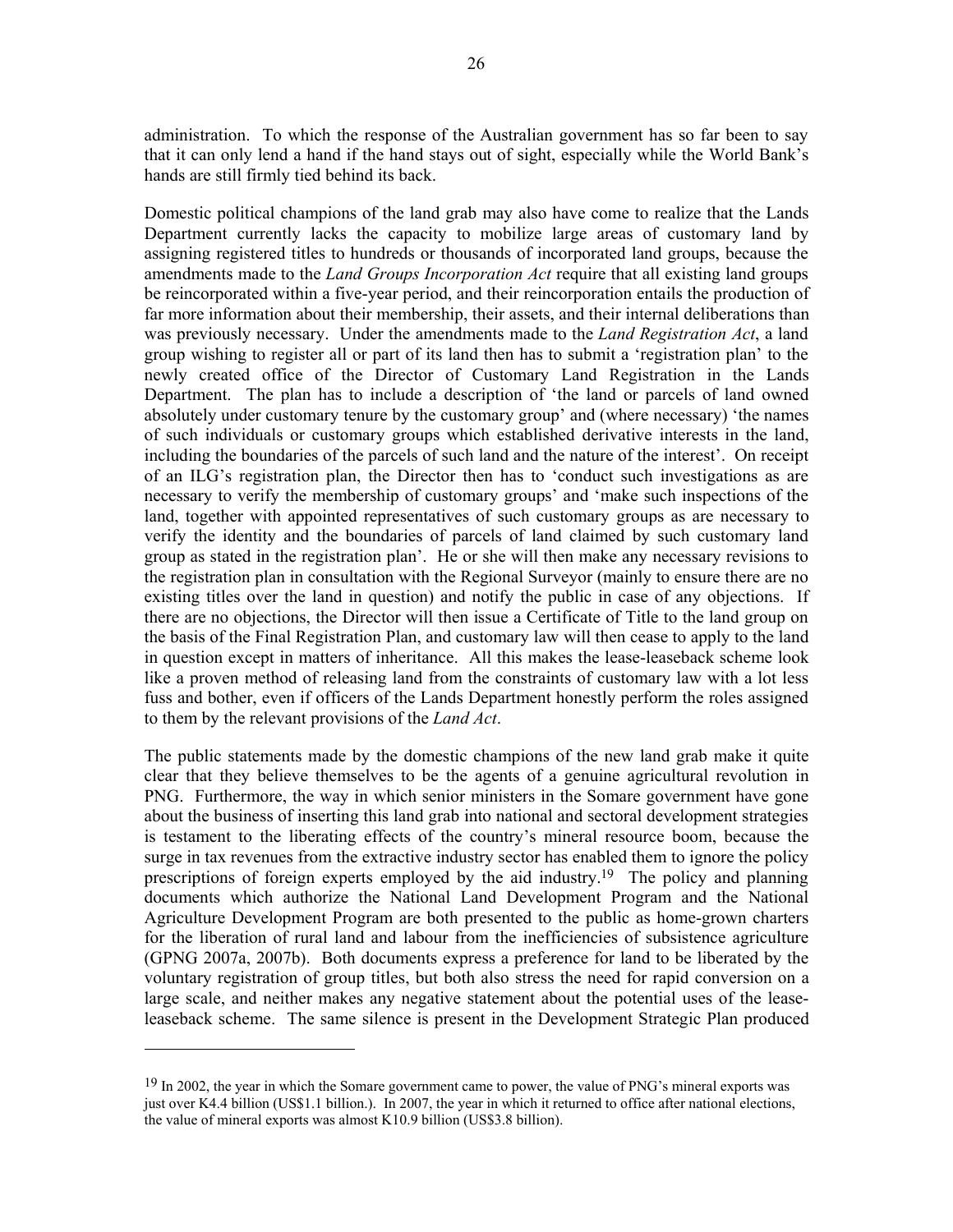by the Department of National Planning, which anticipates a K12.7 billion increase in national income by 2030 as a result of undertaking land reforms that will establish registered titles over 20 percent of the country's total land area (GPNG 2010b: 42-3). While some of the other development targets mooted in this document seem remarkably ambitious, the land reform target could be met within the next five years if the Lands Department continues to grant SABLs to private companies at the rate and scale already documented in this paper. And once this short cut is taken, the longer route would seem to be superfluous.

The Secretary for Justice is not alone amongst senior public servants who are deeply troubled by the current operation of the lease-leaseback scheme, especially when leases are granted over customary land belonging to their own communities. However, their voices of dissent have largely been stifled by the enthusiasm of their political masters. A number of nongovernment organizations have voiced their dissent more openly, and some have been helping local groups of dissident landowners to mount legal challenges to specific transactions. In their role as champions of the populist policy narrative, members of these organizations have been somewhat reluctant to forge an open alliance with other dissenters in the public service or the private sector, let alone to make public appeals for support from the donor community. Nevertheless, the speed and scale of the land grab has now persuaded most of the dissenters to quietly put aside their ideological differences and collaborate in their practical efforts to reverse the process.

Most of the 'civil society' representatives in this oppositional network now recognize that the established oil palm industry is on their side of the fence, and some would even extend this courtesy to the extractive industry sector, knowing that mining and petroleum companies have good reason to fear that the land grab is now extending into areas covered by their own exploration and development licences. On the other hand, all members of the network are united in a belief that the logging industry as a whole is too deeply implicated in the land grab for any of its member companies to be trusted if they claim to oppose it, and that in turn might help to explain why the FIA has recently begun to champion the cause of agricultural conversion (ITS Global 2010). If the assumption of a common capitalist interest in the process of 'land reform' has therefore been laid aside, it may not matter whether national politicians or logging companies are masterminding the new generation of 'agroforestry' projects if both are equally enamoured of their 'public-private partnerships'. What does still matter is the third assumption behind the populist policy narrative, which is that local villagers have been the innocent dupes of a conspiracy forged behind their backs, without their knowledge or participation.

Proponents and opponents of the logging industry, the oil palm industry, and all other industries that seek access to customary land are equally aware of the political divisions which exist in most rural areas. These divisions are manifest in each successive set of national elections, when the numerous candidates standing in each electorate seek to persuade rural voters of their own capacity to deliver some form of 'development'. The winner rarely captures a majority of the primary vote, but still has to deliver on the promises made to his own supporters if he wants to be re-elected, while the losing candidates and their primary supporters will commonly try to prevent him from doing so. As a result, no single development proposal is likely to win the support of *all* the landowners or villagers in any given area, but *any* development proposal – however implausible – has a chance of gaining some popular support. All the available evidence suggests that some rural villagers have been persuaded to go along with each of the land grabs documented in this paper, even if they do not fully realize the consequences of their acquiescence. However, it also suggests that most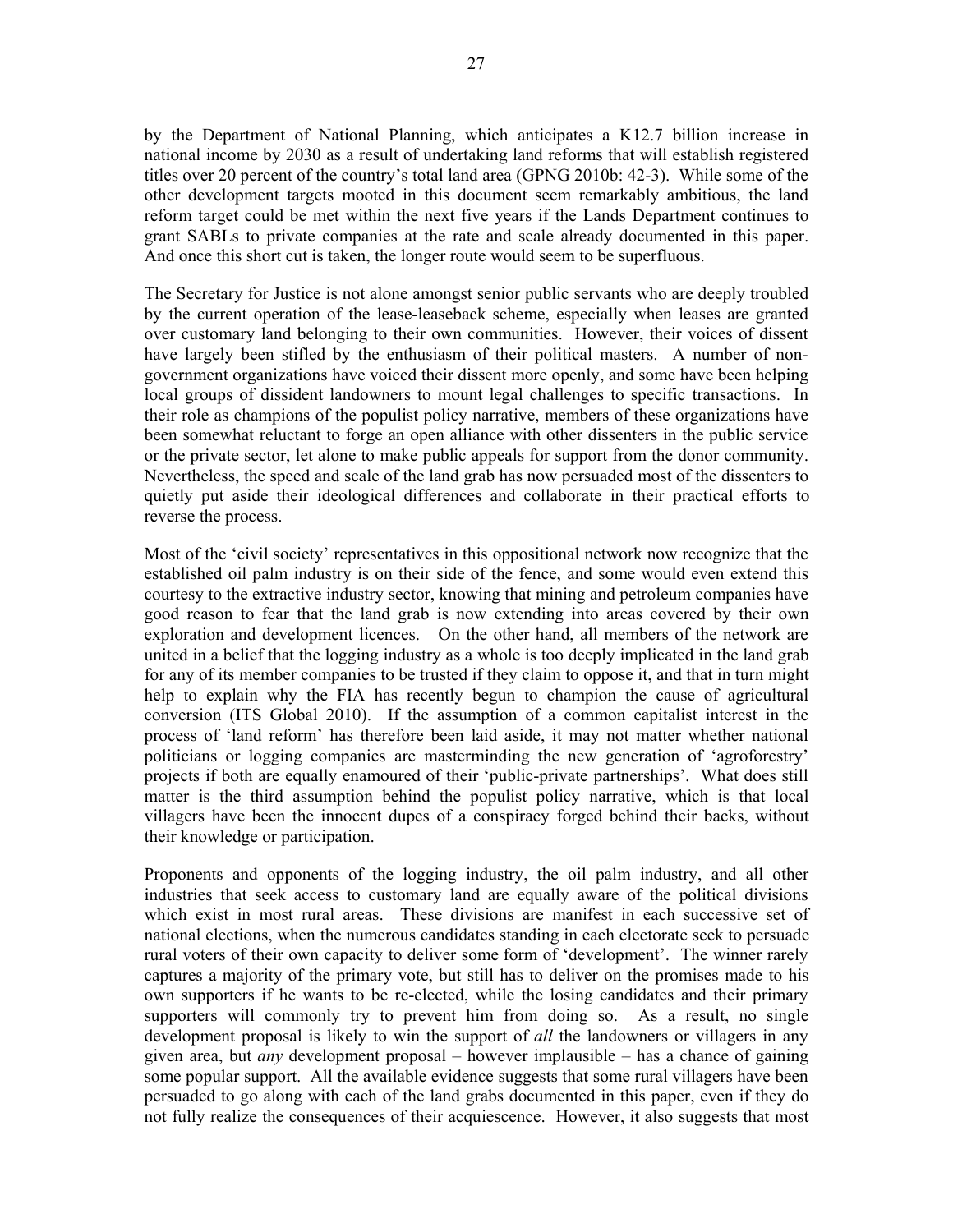of the 'community leaders' who take the lead in either promoting or opposing each of these transactions are not themselves rural villagers, but are so-called 'paper landowners' who normally live in town. In this context, 'paper landowners' are not necessarily people who make false claims to the ownership of some customary land in the area subject to a land grab, but rather people whose level of education enables them to construct, interpret or manipulate the documentation of landed property (Weiner 2007; Bell 2009). It is also this level of education that qualifies them to contest national elections, since most rural villagers know that a good education enhances the capacity of politicians to secure the benefits of 'development' for themselves and their supporters, while the capacity of rural villagers to secure a good education for their own children has been diminishing for many years.20

## **CONCLUSION**

l

There is no immediate sign of any reduction in the rate at which customary land is being alienated through the operation of the lease-leaseback scheme. In January 2011, two new SABLs covering a combined area of 687,464 hectares were granted to corporate entities, which brought the total area of customary land grabbed since 2003 close to 5 million hectares. While legal challenges to some of the individual conversions are still working their way through the National Court, the eventual outcome of these proceedings remains uncertain, and some opponents of the scheme believe that it would make more sense for dissident landowners to initiate a class action in the Supreme Court claiming a breach of their rights under the National Constitution. One of PNG's non-government organizations has lodged a complaint against the scheme with the United Nations' Special Rapporteur on the Situation of Human Rights and Fundamental Freedoms of Indigenous People (CELCOR and FPP 2011), but appeals of this kind have not previously made much difference to the behavior of PNG's national government. Greater leverage might be exercised through another submission to PNG's National Executive Council (NEC) calling for a moratorium on the grant of SABLs on the grounds that continual approval of new 'agroforestry' projects is damaging the country's credibility as a leading member of the Coalition for Rainforest Nations, and hence its chances of securing large amounts of money from the international community for actions taken to reduce greenhouse gas emissions from the process of deforestation and forest degradation. On this score, it appears that the National Climate Change Committee and the Ministerial Economic Committee (both being sub-committees of the NEC) have already approved a moratorium in principle. On the other hand, the number of politicians with a vested interest in the current land grab must raise some doubt about whether a new moratorium will prove to be any more effective than the one which the NEC supposedly approved in March 2010. And even if it does prove to be effective, it will not necessarily help to reverse the process of alienation which has already occurred.

So what is likely to be the social, economic and political impact of the current land grab in the medium and longer term? There does not seem to be any great risk that private companies in possession of SABLs will emulate the example of European landlords who forcibly evicted

<sup>20</sup> Most of the members of PNG's political and business elite who were born between 1945 and 1965 were born in rural villages, and most still retain some social connections to their communities of origin. However, the rural education system has been steadily deteriorating in the period since Independence, so the younger generation of national leaders consists largely of individuals who were born in town.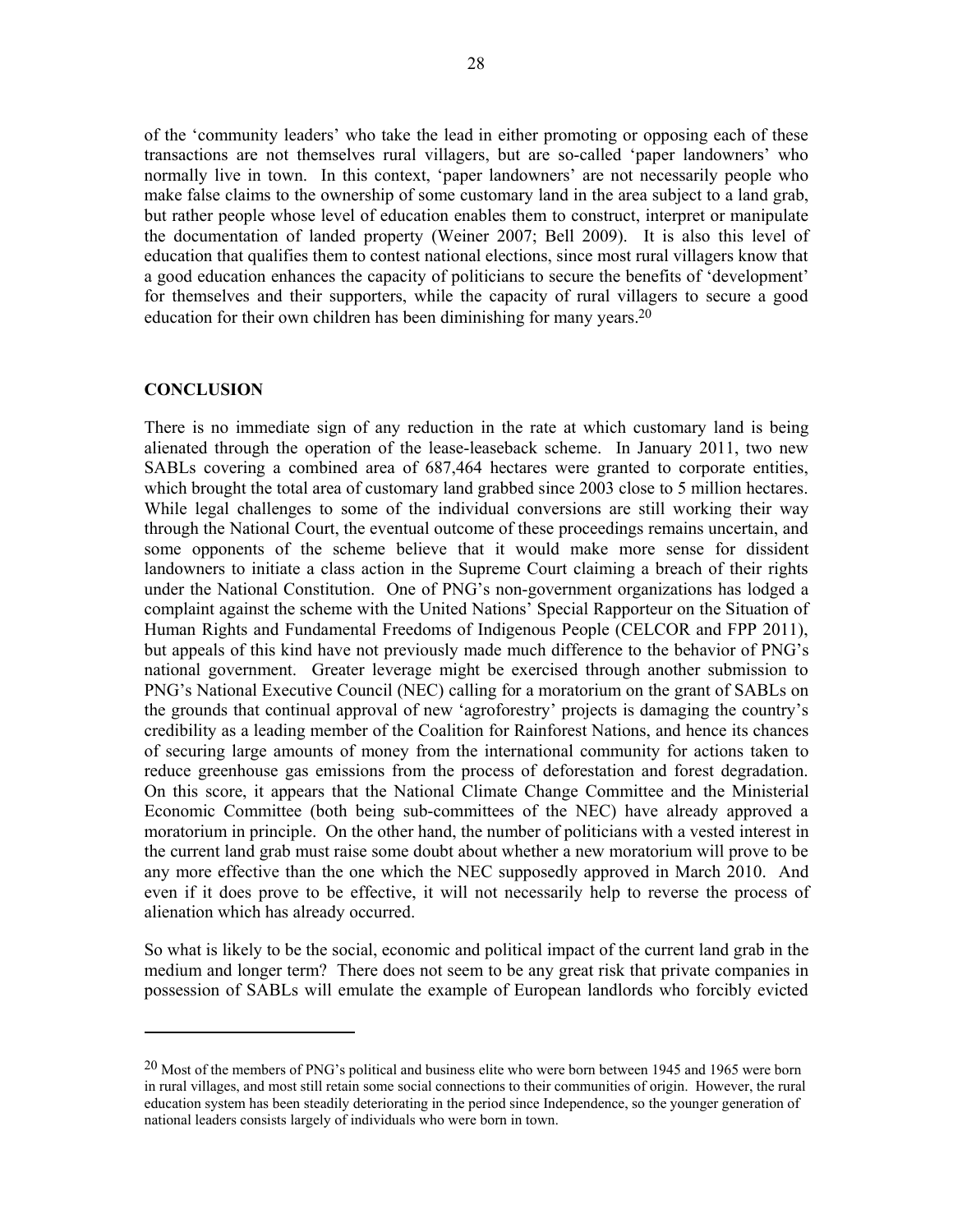customary landowners from their land in the eighteenth and nineteenth centuries. There are a number of documented instances in which the police powers of the PNG government have been used to enforce the property rights of companies operating in rural areas against groups of dissident customary landowners, but there is little evidence to date that the holders of SABLs or FCAs will be able to mobilize the police force in a concerted campaign against the customary owners of 5 million hectares of land. In many of the lease areas, there may be little in the way of long-term change to current patterns of land use by the customary owners, especially in those areas where 'agroforestry' projects turn out to involve a year or two of logging and nothing much else. If the promise of large-scale agricultural development does not materialize, those customary landowners who were persuaded to part with their land will surely be disappointed, while those who never gave their informed consent in the first place will have the opportunity to ridicule their more gullible neighbours. The main problem is that the State is accustomed to grant Timber Permits, Mining Leases, and Petroleum Development Licences to foreign investors for long periods of time, and has evolved a set of policies which entail the redistribution of a substantial proportion of its tax revenues from these forms of investment to the customary owners of the land on which they occur (Filer 1998, 2005). It is not clear whether Section 11 of the *Land Act* entails the transfer of such entitlements to the holders of SABLs, but if the rights are not reserved in the original leases granted to the State, and if the leaseholders are able to maintain their political connections, the transfer may well be accomplished. If abuse of the lease-leaseback scheme then enables a few individuals to capture the lion's share of such 'landowner benefits' to the exclusion of the vast majority of the customary owners for any length of time, this will almost certainly provoke an upsurge of rural social unrest and civil disorder.

#### **ACKNOWLEDGMENTS**

I thank Brian Aldrich (AKT Associates Ltd), Goodwill Amos (PNG Forest Authority), Damien Ase (PNG Centre for Environmental Law and Community Rights), Paul Barker (PNG Institute of National Affairs), Peter Dam (PNG Forest Management & Product Certification Service), Wari Iamo (PNG Department of Environment and Conservation), Sabrina Mustopo (McKinsey & Company), Ian Orrell (PNG Oil Palm Research Association), Ben Passingan (PNG Department of Environment and Conservation), Basil Peutalo (Freedom Enterprises PNG), Bob Tate (PNG Forest Industries Association), Valentine Thurairajah (United Nations Development Program), and various colleagues and students at The Australian National University for their contributions to the argument made in this paper. Any errors of fact or interpretation are entirely my own responsibility.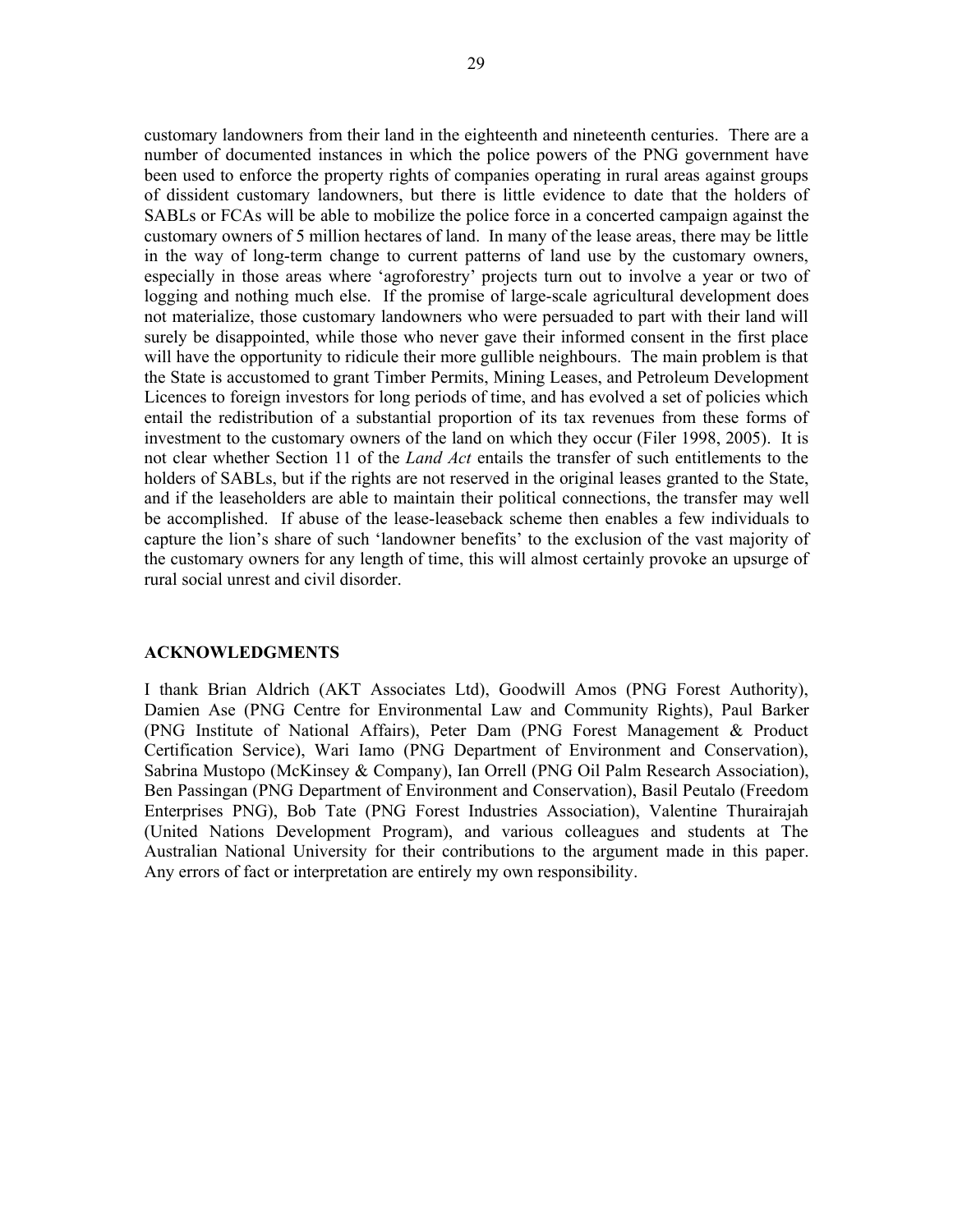# **REFERENCES**

- Aid/Watch, 1995. 'Papua New Guinea and the "Terrible Twins": PNG People Fight Back against the Structural Adjustment Program of the World Bank and IMF.' Woollahra (NSW): Aid/Watch.
- Anderson, T., 2003. 'A Grand Deceipt: The World Bank's Claims of "Good Governance" in Papua New Guinea.' Unpublished report to Australian Conservation Foundation and Centre for Environmental Law and Community Rights.
- Anderson, T. and G. Lee (eds), 2010. *In Defence of Melanesian Customary Land*. Sydney: Aid/Watch.
- AusAID (Australian Agency for International Development), 2006. *Pacific 2020: Challenges and Opportunities for Growth*. Canberra: AusAID.
- ——, 2008. *Making Land Work -- Volume One: Reconciling Customary Land and Development in the Pacific*. Canberra: AusAID.
- Bell, J., 2009. 'Documenting Discontent: Struggles for Recognition in the Purari Delta of Papua New Guinea.' *Australian Journal of Anthropology* 20(1): 28-47.
- Bredmeyer, T., 1975. 'The Registration of Customary Land in Papua New Guinea.' *Melanesian Law Journal* 3: 267-287.
- CELCOR (Centre for Environmental Law and Community Rights) and ACF (Australian Conservation Foundation), 2006. 'Bulldozing Progress: Human Rights Abuses and Corruption in Papua New Guinea's Large Scale Logging Industry.' Boroko and Carlton: CELCOR and ACF.
- CELCOR (Centre for Environmental Law and Community Rights) and FPP (Forest Peoples Programme), 2011. 'Violation of Indigenous Peoples' Property Right and the Right to Effective Remedy: The Rights of Corporations Privileged over the Rights of Customary Land Owners in Papua New Guinea.' Report to the Special Rapporteur on the Situation of Human Rights and Fundamental Freedoms of Indigenous People.
- Cotula, L., S. Vermeulen, R. Leonard and J. Keeley, 2010. 'Land Grab or Development Opportunity? Agricultural Investment and International Land Deals in Africa.' London: International Institute for Environment and Development.
- DDLL (DD Lumber Ltd), 2010. 'Environmental Permit Application to Discharge Waste: Mukas-Melkoi Large Scale Integrated Agriculture Project.' Unpublished report to PNG Department of Environment and Conservation.
- ENBPA (East New Britain Provincial Administration), 2005. 'A New Focus: Pomio District Development Plan 2005-2010.' Palmalmal: ENBPA.
- Filer, C., 1998. *Loggers, Donors and Resource Owners*. London: International Institute for Environment and Development in association with the National Research Institute (Policy That Works for Forests and People, Papua New Guinea Country Study).
- ——, 2000. *The Thin Green Line: World Bank Leverage and Forest Policy Reform in Papua New Guinea*. Port Moresby and Canberra: National Research Institute and Australian National University.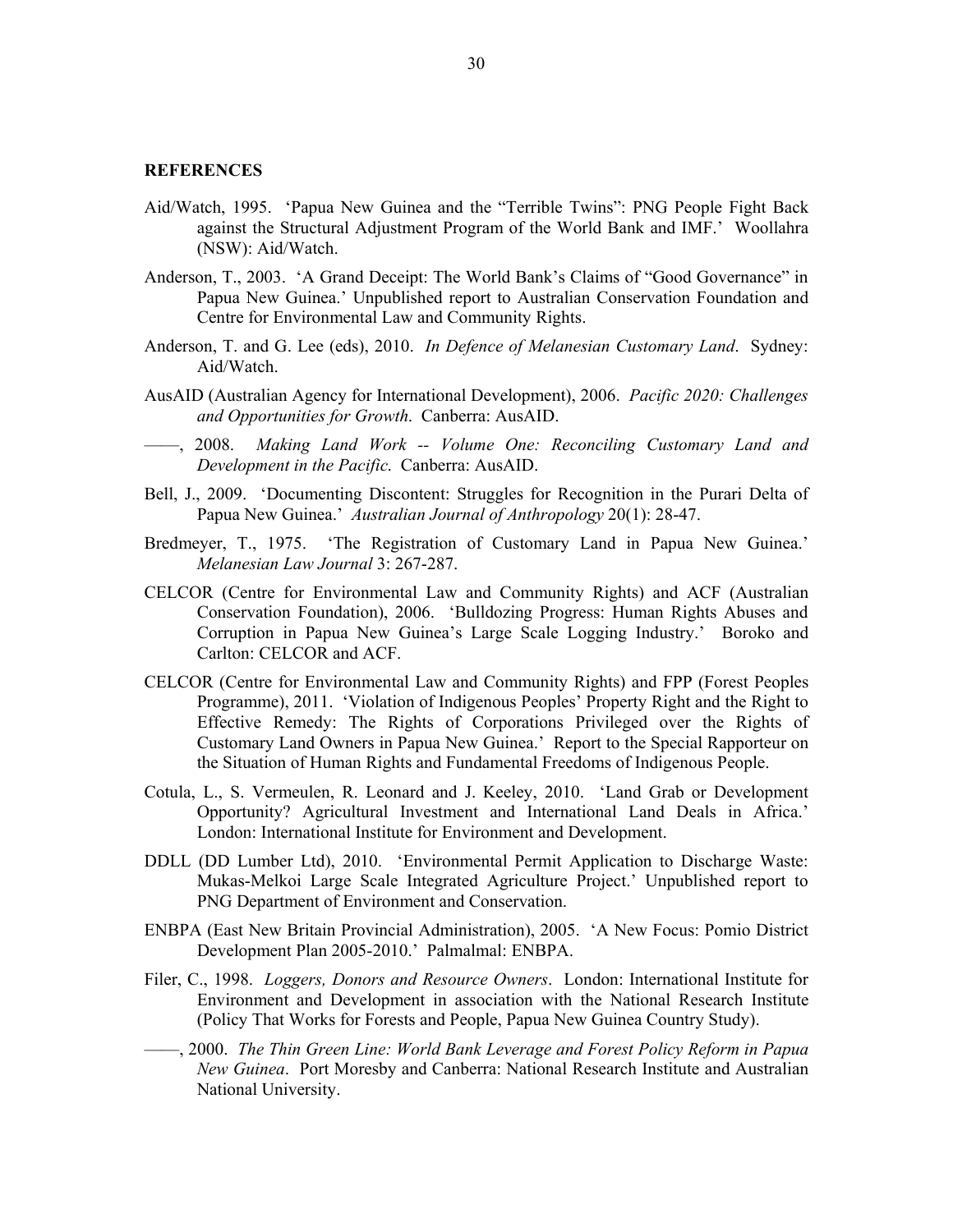- ——, 2004. 'A Serious Case of Conditionality: The World Bank Gets Stuck in the Forests of PNG.' *Development Bulletin* 65: 95-99.
- ——, 2005. 'The Role of Land-Owning Communities in Papua New Guinea's Mineral Policy Framework.' In E. Bastida, T. Wälde and J. Warden-Fernández (eds), *International and Comparative Mineral Law and Policy: Trends and Prospects*. The Hague: Kluwer Law International.
- ——, 2010. 'Impacts of Rural Industry on the Native Forests of Papua New Guinea.' *Pacific Economic Bulletin* 25(3): 135-153.
- Gosarevski, S., H. Hughes and S. Windybank, 2004. 'Is Papua New Guinea Viable?' *Pacific Economic Bulletin* 19(1): 134-148.
- GL (Gilford Ltd) and MHL (Memalo Holdings Ltd), 2008. 'A Development Plan for the Establishment of Oil Palm and Forest Plantations in the Sigite-Mukus Consolidated Land Area.' Unpublished report.
- GPNG (Government of Papua New Guinea), 1973. 'Report of the Commission of Inquiry into Land Matters.' Port Moresby: Government Printer.
- ——, 1991. 'National Forest Policy.' Hohola: PNG Ministry of Forests.
- ——, 1993. 'National Forestry Development Guidelines.' Hohola: PNG Ministry of Forests.
- ——, 1995. 'Papua New Guinea Logging Code of Practice.' Boroko: PNG Forest Authority and PNG Department of Environment and Conservation.
- ——, 2000a. 'Mukus Tolo (East New Britain Province).' Port Moresby: PNG Independent Forestry Review Team (Individual Project Review Report 3).
- ——, 2000b. 'Trans Vanapa (Central Province).' Port Moresby: PNG Independent Forestry Review Team (Individual Project Review Report 5).
- ——, 2007a. 'National Agriculture Development Plan 2007–2016' (2 volumes). Port Moresby: Ministry of Agriculture and Livestock.
- ——, 2007b. *The National Land Development Taskforce Report: Land Administration, Land Dispute Settlement, and Customary Land Development*. Port Moresby: National Research Institute (Monograph 39).
- ——, 2008a. 'Guidelines for Preparation and Submission of Project Proposals for Forest Clearing Authority Applications for Agriculture or Other Land Use Development.' Boroko: PNG Forest Authority.
- ——, 2008b. 'Review of Incorporated Land Groups & Design of a System of Voluntary Customary Land Registration.' Boroko: PNG Constitutional and Law Reform Commission.
- ——, 2009. 'National Forestry Development Guidelines.' Hohola: PNG Forest Authority.
- ——, 2010a. 'Climate-Compatible Development for Papua New Guinea: Second Draft.' Port Moresby: Draft policy document.
- ——, 2010b. 'Papua New Guinea Development Strategic Plan 2010-2030.' Waigani: PNG Department of National Planning and Monitoring.
- Greenpeace, 2004. 'The Untouchables: Rimbunan Hijau's World of Forest Crime & Political Patronage.' Amsterdam: Greenpeace International.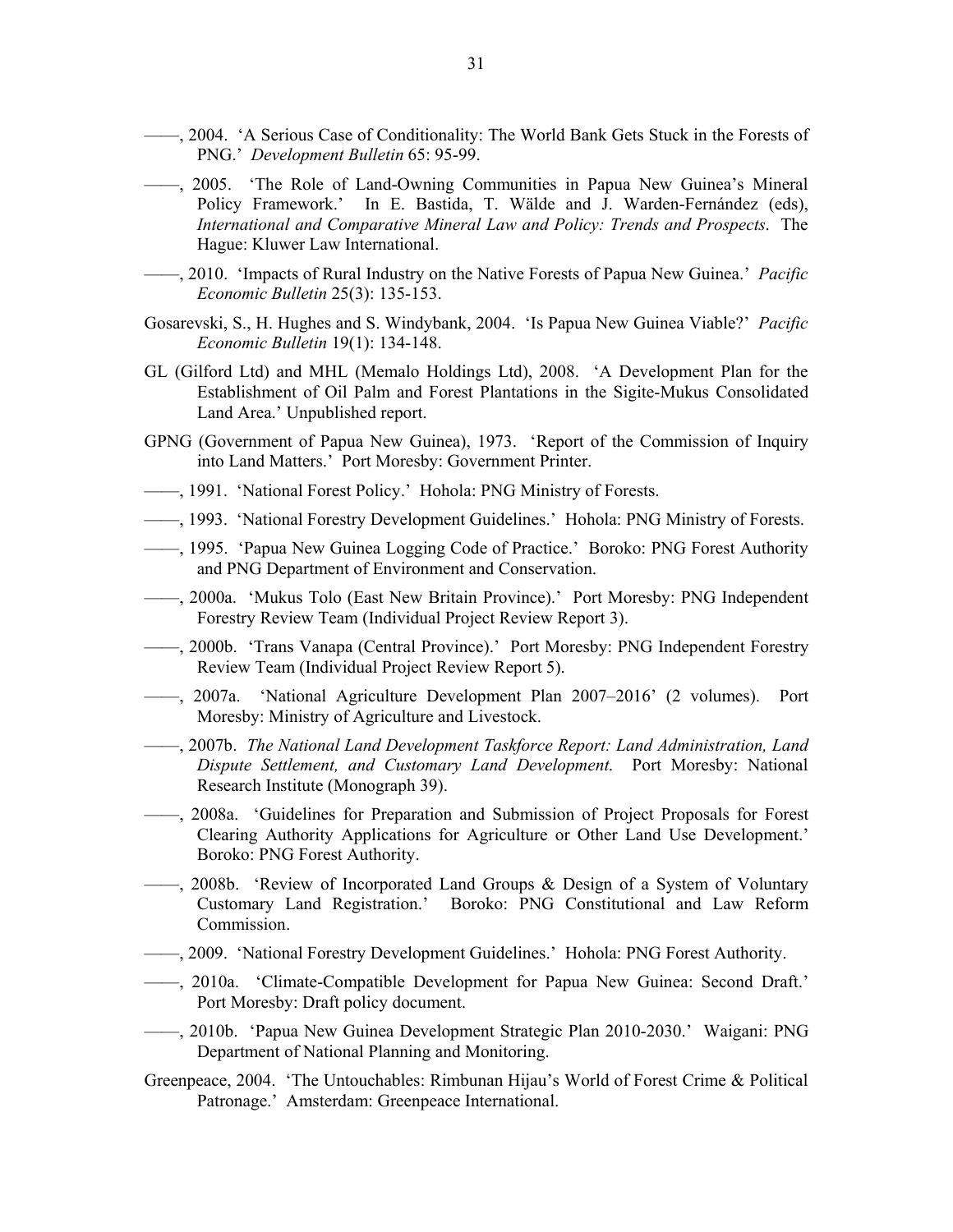- Holzknecht, H., 1999. 'Customary Property Rights and Economic Development in Papua New Guinea.' In T. van Meijl and F. von Benda-Beckmann (eds), *Property Rights and Economic Development: Land and Natural Resources in Southeast Asia and Oceania*. London and New York: Kegan Paul International.
- ITS Global, 2006. 'The World Bank and Forestry in PNG.' Melbourne: ITS Global for Rimbunan Hijau.
- ——, 2007. 'The Economic Contribution of Rimbunan Hijau's Forestry Operations in Papua New Guinea.' Melbourne: ITS Global for Rimbunan Hijau.
- ——, 2010. 'A 'REDD+iness' Program for Papua New Guinea: A Strategy to Promote Sustainability and Growth.' Melbourne: ITS Global for PNG Forest Industries Association.
- Jones, L.T. and P.A. McGavin, 2001. *Land Mobilisation in Papua New Guinea*. Canberra: Asia Pacific Press.
- Kavanamur, D., 1998. 'The Politics of Structural Adjustment in Papua New Guinea.' In P. Larmour (ed.), *Governance and Reform in the South Pacific*. Canberra: Australian National University, National Centre for Development Studies (Pacific Policy Paper 23).
- Lakau, A.A.L., 1997. 'Customary Land Tenure, Customary Landowners and the Proposals for Customary Land Reform in Papua New Guinea.' *Anthropological Forum* 7(4): 529-547.
- Larmour, P., 1991. 'Registration of Customary Land: 1952-1987.' In P. Larmour (ed.), *Customary Land Tenure: Registration and Decentralisation in Papua New Guinea*. Port Moresby: National Research Institute (Monograph 29).
- Lea, D., 2002. 'Are There Advantages to Maintaining Customary Land Tenure in Papua New Guinea?' *Pacific Economic Bulletin* 17(2): 42-55.
- Levantis, T. and C. Yala, 2008. 'Breaking Away from the Land Policy Stalemate.' *Pacific Economic Bulletin* 23(1): 99-110.
- Manning, M., 2008. 'The Paths to Land Policy Reform in Papua New Guinea and Vanuatu.' In AusAID (ed.), *Making Land Work -- Volume Two: Case Studies on Customary Land and Development in the Pacific*. Canberra: AusAID.
- McCrea, P., 2009. 'Oil Palm Sector Situation and Perception Assessment: Papua New Guinea.' Unpublished report to World Bank and Oil Palm Industry Corporation.
- MHL (Memalo Holdings Ltd) and GL (Gilford Ltd), n.d. 'Environmental Impact Statement: Sigite-Mukus Integrated Rural Development Project, East New Britain Province.' Unpublished report to PNG Department of Environment and Conservation.
- MHL (Memalo Holdings Ltd) and STDIL (Sumas Timber & Development International Ltd), 2006. 'An Environment Inception Report for Sigite-Mukus Rural Integrated Development Project.' Unpublished report to PNG Department of Environment and Conservation.
- NN98L (Nasyl No. 98 Ltd), n.d. 'The Environmental Impact Statement of the Baina Agroforestry Project, Central Province, Papua New Guinea.' Unpublished report to PNG Department of Environment and Conservation.